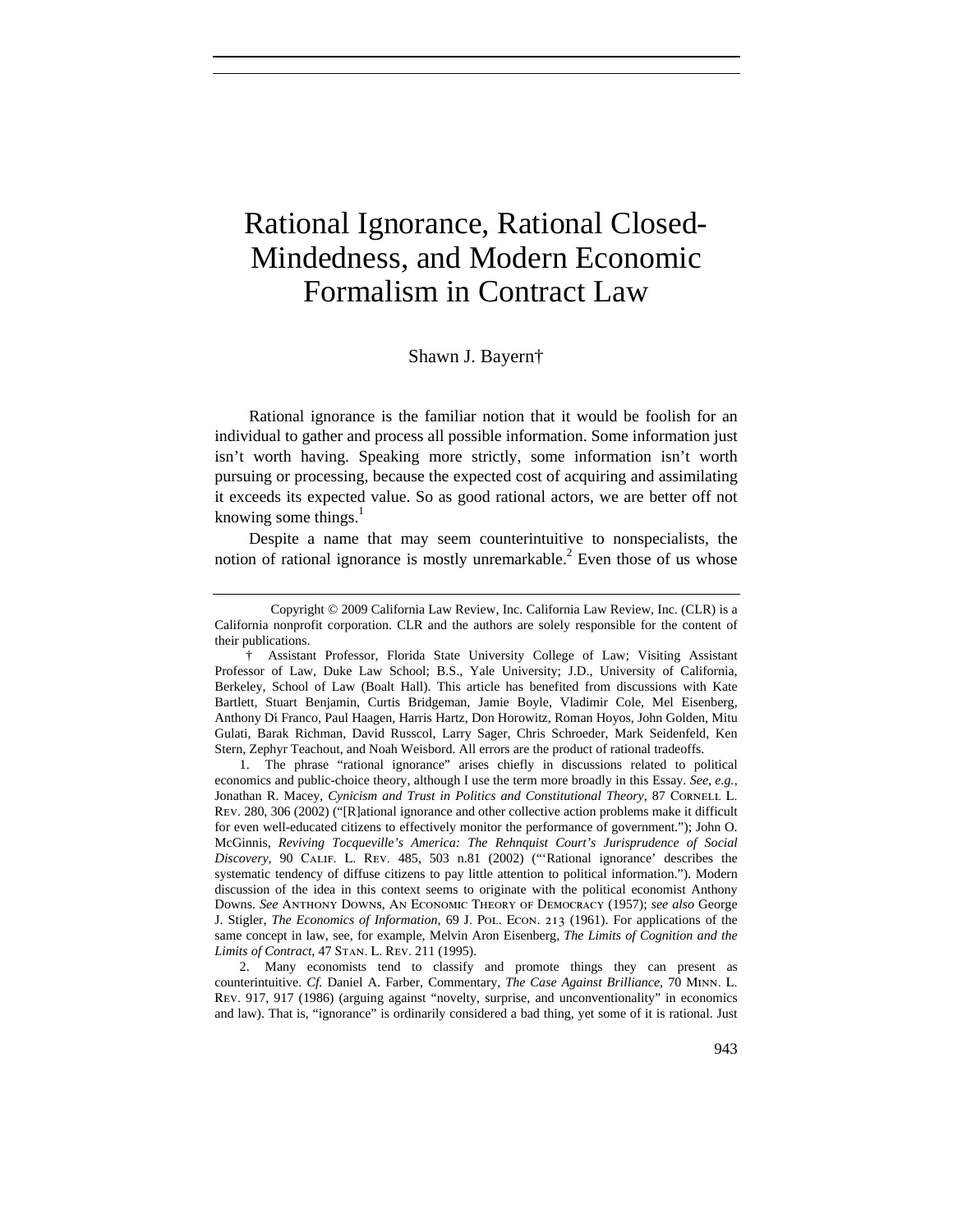careers center on information and ideas don't want to spend all our time and resources reading law-review articles and treatises, or even newspapers and Wikipedia; there are, occasionally, other things to do. Moreover, the costs of acquiring information are not just financial; we are expected, as sensitive human beings, to honor other people's privacy and perhaps to avoid fascination with certain kinds of information, as the phrase "morbid curiosity" suggests.

Sometimes, too, acquiring excessive information leads us to make worse decisions, given other limits on our rationality and the rationality of others. For example, full-body tomographic scans might not be a good idea for young, healthy people, even if they were costless and didn't expose patients to potentially dangerous radiation: discovering harmless anomalies might lead to unwarranted concern or, worse, unnecessary medical procedures.<sup>3</sup>

Although rational ignorance is often framed in terms of information, it is equally applicable to cognitive processing. For instance, it may well be both rational and appropriate for individuals to assume that certain arguments or ideas are incorrect or unhelpful before even hearing them.<sup>4</sup> I call this preemptive intolerance for new arguments "rational closed-mindedness." For example, it is probably unnecessary to evaluate each new astounding marketing claim we receive in spam e-mails; summarily deleting these e-mails is likely more reasonable than a thoughtful inquiry into precisely how we might costlessly get out of debt or order name-brand drugs from abroad. For many people, the same is generally true for new claims by "alternative medicine"

4. I take this sort of rationality to lie behind a letter I once received from a publication, explaining that it could not publish my manuscript even though it "*looks* very interesting" (private correspondence on file with author) (emphasis added).

as some economists seem to delight in observing that there should be nonzero levels of contract breaches, accidents, and crime, there are also optimal nonzero levels of ignorance. *See* ROBERT Cooter & Thomas Ulen, Law & Economics 491 (5th ed. 2007) (crime); Richard A. Posner, Economic Analysis of Law 119–20 (7th ed. 2007) (contract breaches); W. Kip Viscusi, *Punitive Damages: The Social Costs of Punitive Damages Against Corporations in Environmental and Safety Torts*, 87 Geo. L.J. 285, 329–30 (1998) (accidents); *see also* W. Kip Viscusi & Richard J. Zeckhauser, *Recollection Bias and the Combat of Terrorism*, 34 J. Legal Stup. 27, 33 (2005) (terrorism).

Although the phenomenon of "rational ignorance" demonstrates that it is rational to ignore some facts, it would be a mistake to jump to the conclusion that we want *more* ignorance than we have now. Ordinarily, when we say that someone is "ignorant" or that a road is "unsafe," we already mean "*irrationally* ignorant" or "*unreasonably* unsafe." That the optimal level of a bad thing is nonzero says very little about the validity of intuitions that levels of the bad thing are already too high.

<sup>3.</sup> *See* Comm. on Med. Aspects of Radiation in the Env't, Twelfth Report 17 (2007), *available at* http://www.comare.org.uk/documents/COMARE12thReport.pdf ("[A] number of CT examinations will result in the detection of lesions that may be clinically unimportant or non-life-threatening. These findings may result in further investigations, which may themselves carry additional risks to the individual."). Of course, doctors might adjust their procedures for diagnosis and treatment (and patients might rationally adjust their tendency toward fear or anxiety) to accommodate the results that cheap and frequent full-body CT scans would tend to produce. The problem is that, given other limits on the rationality of individuals and groups, we might not expect them to do so perfectly—at least, not right away.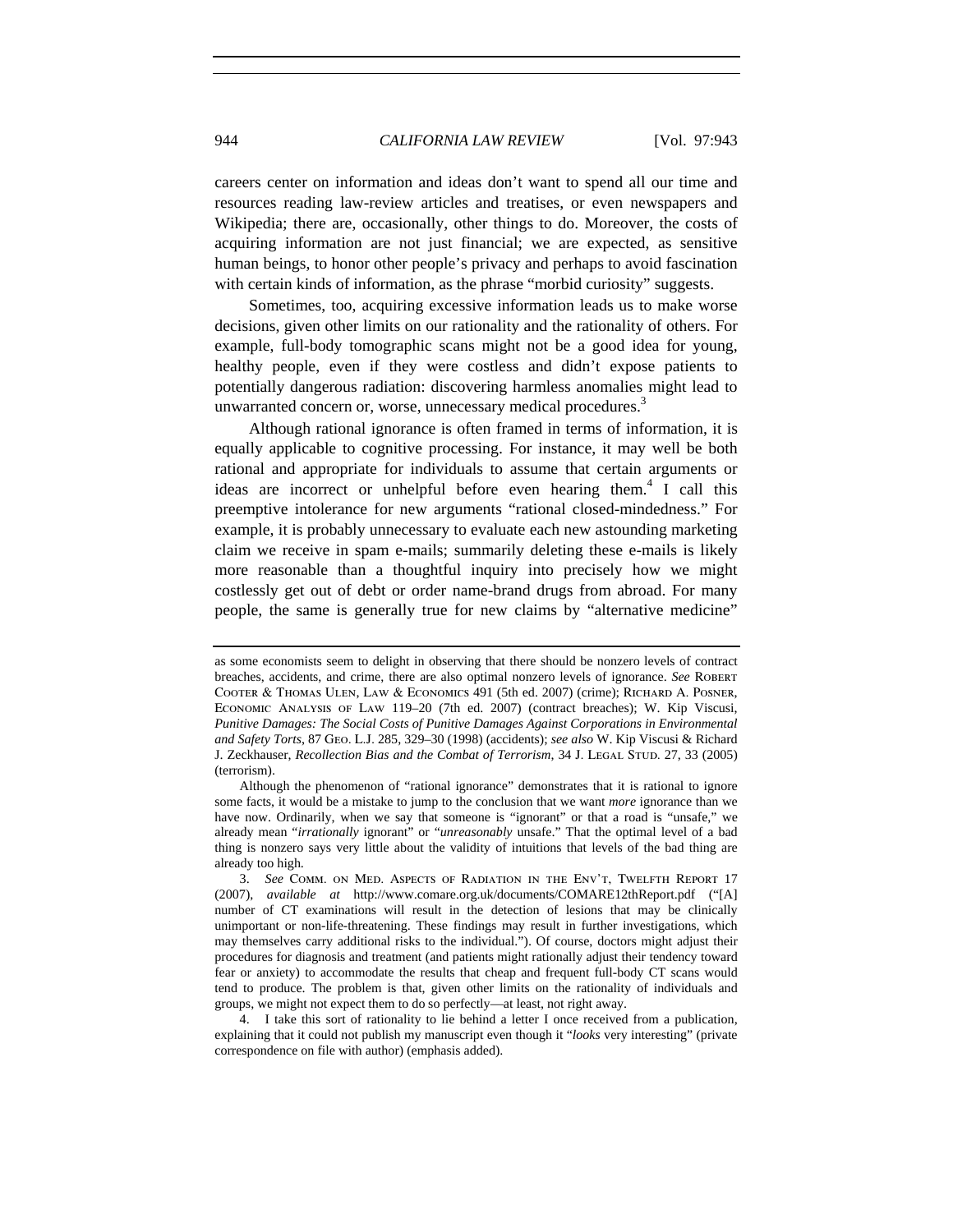healers; we can rely on our prior evaluation of the whole discipline's failures rather than evaluate each new argument thoroughly. Detailed characterizations of this phenomenon are not prominent in academic literature<sup>5</sup> (perhaps because closed-mindedness sounds like it's a bad thing to optimize), but its contours are similar to those of rational ignorance.

What applies to individuals, however, does not necessarily apply to courts. My aim in this Essay is to demonstrate that modern economic formalism in contract law is little more than an erroneous argument that courts ought to be (rationally) ignorant and (rationally) closed-minded in particular ways. Specifically, economic formalism posits that the law will function better, in view of the costs of adjudication, if courts narrowly limit the field of information or arguments that they permit themselves to consider when hearing cases. Distinct from other brands of textual formalism that suggest that a strict reliance on the text of contracts promotes certainty in adjudication, reduces judicial discretion, or achieves other goals, economic formalism in contract law rests on the same idea as rational ignorance and rational closed-mindedness namely, that a more thorough consideration of information and arguments is simply not worthwhile, in view of its costs. $<sup>6</sup>$ </sup>

This Essay proceeds in two stages. First, I describe rational ignorance and rational closed-mindedness in order to frame the discussion. My goal in this stage is to demonstrate that in contract-interpretation litigation, the justification for rational ignorance and closed-mindedness in individuals fails to generalize to courts. To be fair, formalists do not precisely argue that it does, so it may at

<sup>5.</sup> There is some discussion of rational closed-mindedness in the limited context of forecasts by stock analysts, who are said to be "rationally stubborn" because "abler advisers make smaller revisions in their forecasts," and analysts may accordingly stick with what they've said in order to "look good," like those supposedly abler analysts. Tilman Ehrbeck & Robert Waldmann, *Why Are Professional Forecasters Biased? Agency Versus Behavioral Explanations*, 111 Q.J. Econ. 21, 22 (1996). In other words, in some industries or professions, having a reputation for open-mindedness might be a bad thing, and thus people may tend to be more closed-minded than they would otherwise be. This sort of reputational signaling is a much more limited phenomenon than the one I describe in the text.

There are sadly other professions, too, where open-mindedness is considered a problem. Several high-level politicians have been criticized as being the "victim[s] of [their] last conversation[s]." Melinda Henneberger, *A Gore Daughter Emerges as a Leading Adviser*, N.Y. Times, Nov. 20, 1999, at A1 (Al Gore); *see also* Maureen Dowd, *Making and Remaking a Political Identity: George Herbert Walker Bush*, N.Y. Times, Aug. 20, 1992, at A1 (George H.W. Bush); Maureen Dowd, *The Education of Dan Quayle*, N.Y. Times, June 25, 1989, at A1 (Dan Quayle). While great indecision in a leader may be undesirable, I think I would prefer a decision maker who is the victim of his last conversation over one who is the victim of his first.

<sup>6.</sup> In contract law, economic arguments are currently the most prominent defenses of formalism. *Cf.* Curtis Bridgeman, *Why Contracts Scholars Should Read Legal Philosophy:*  Positivism, Formalism, and the Specification of Rules in Contract Law, 29 CARDOZO L. REV. 1443, 1446 (2008) ("Aside from a notable push from some law-and-economics scholars, no one has developed a sustained argument for a return to formalism in contract law . . . .") (footnote omitted). Bridgeman's article, by contrast, is a defense of formalism in terms of its ability to "guide conduct." *Id.* at 1467.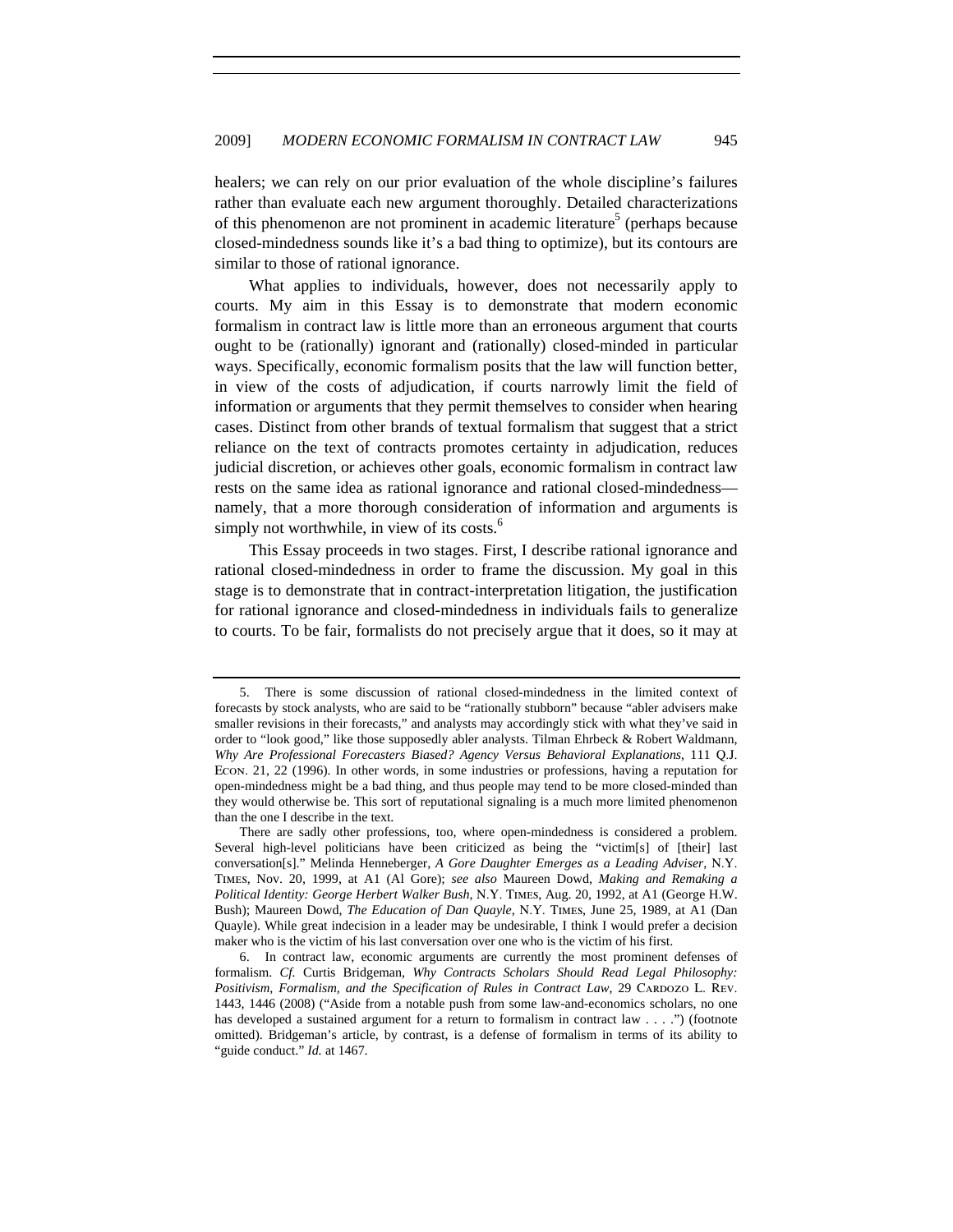first appear that I am knocking down straw men. The purpose of the discussion, however, is merely to suggest skepticism of the notion that courts should categorically ignore information when it is agreed, by hypothesis, that the information will lead to better results.

Second, I respond to the most influential argument for economic formalism in contract law by demonstrating particular weaknesses from which the argument suffers. The argument comes from Alan Schwartz and Robert Scott, two leading theorists of contract law.<sup>7</sup> Schwartz and Scott's argument is specifically that rational, risk-neutral contracting parties prefer formalist interpretive methodologies that depend mostly on the text of written contracts to broader methodologies that consider more sources of information and are more likely to discover the parties' actual agreement. Schwartz and Scott argue that formalist methodologies are preferable because they are less expensive and do not affect the "average" (or *expected*) result; instead, they affect only the range (or *variance*) of possible results, and risk-neutral parties don't care about the range. As I will show, this argument—despite its cleverness and initial appeal—seriously misstates the costs and benefits of formalism for several reasons.

First, and most fundamentally, it confuses probability with uncertainty. That is, it assumes that probability distributions of events like litigation results are known specifically, and that parties can make decisions with them in mind, rather than acknowledging that such distributions are unknown and often unknowable. Second, it draws distinctions between "gaps" in contracts and questions of interpretation, but these distinctions are both untenable and impossible to determine by the time litigation occurs. Finally, in dealing with only those cases that reach a particular stage in litigation, it ignores the impact of some prominent features of litigation, such as the possibility of settlement.

<sup>7.</sup> Alan Schwartz & Robert E. Scott, *Contract Theory and the Limits of Contract Law*, 113 Yale L.J. 541 (2003). Schwartz and Scott's argument has, for good reason, received substantial attention and interest; it has also received some insightful criticism. For instance, commentators have discussed other problems with Schwartz and Scott's analysis, such as its questionable assumptions about human language, Jeffrey M. Lipshaw, *The Bewitchment of Intelligence: Language and* Ex Post *Illusions of Intention,* 78 Temp. L. Rev. 99 (2005), and its propensity to promote bad faith during performance, Juliet P. Kostritsky, *Plain Meaning vs. Broad Interpretation: How the Risk of Opportunism Defeats a Unitary Default Rule for Interpretation*, 96 Ky. L.J. 43 (2007); James W. Bowers, *Murphy's Law and the Elementary Theory of Contract Interpretation: A Response to Schwartz and Scott*, 57 RUTGERS L. REV. 587, 601 (2005) ("Wide margins of error have potential incentive effects. Once contracts are formed, both parties have an incentive to chisel—to maneuver to divert as much of the contractual revenues to themselves and to transfer as much of the costs as feasible to the other party. If a party thinks there is a good chance that its chiseling behavior will be protected by an erroneous contract interpretation, the more chiseling will tend to occur.").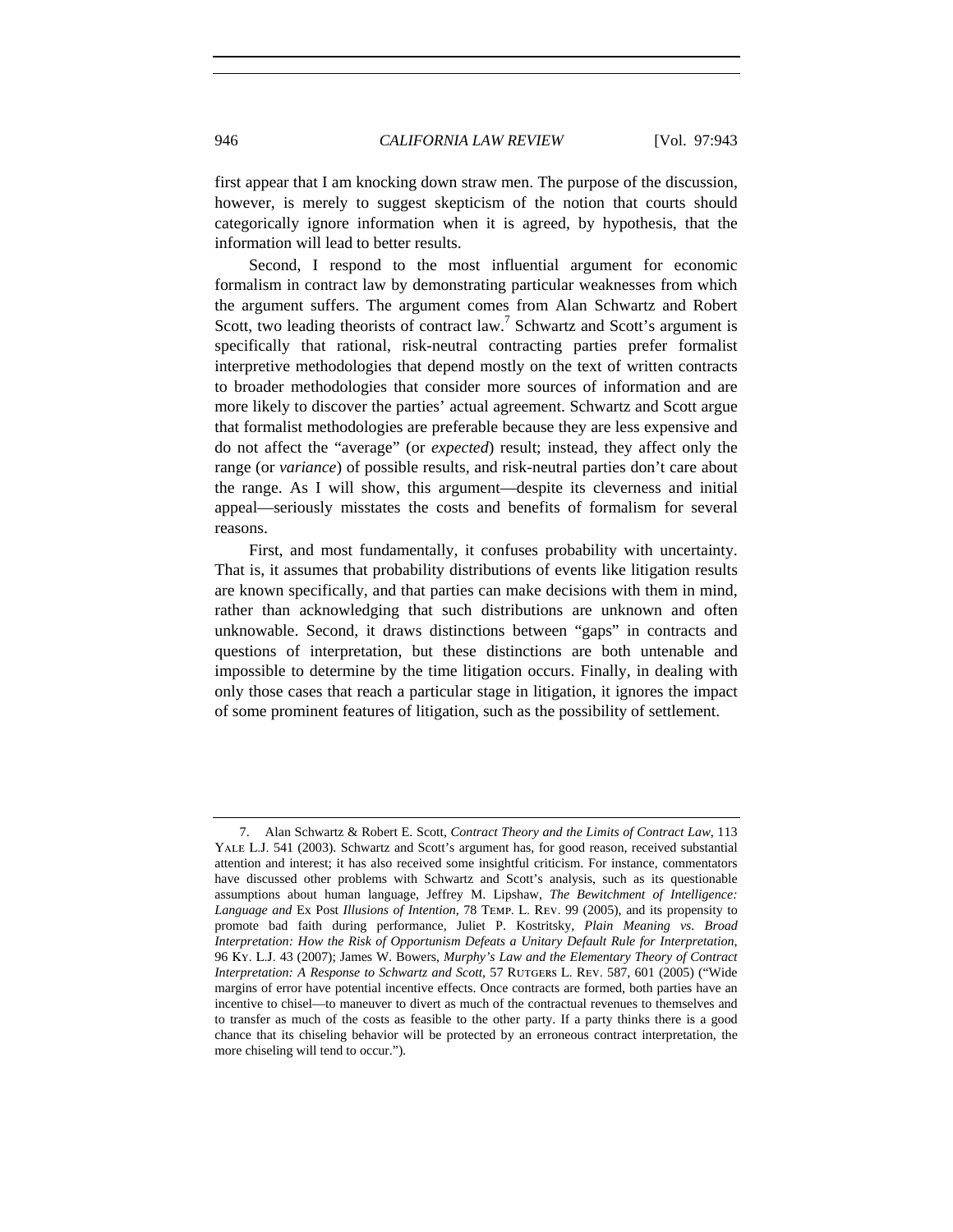I

## RATIONAL CLOSED-MINDEDNESS IN INDIVIDUALS

The rational ignorance of individuals is well documented.<sup>8</sup> For instance, in searching for a product or a job, individuals rarely consider every possibility.<sup>9</sup> It is worth understanding the ways in which rational ignorance may appropriately characterize individual behavior, because some of these ways may be more relevant to analyses of contract interpretation than others.

To begin with, it is worth recognizing that rational ignorance and closedmindedness need not be absolute, even where they apply to particular information and arguments. When faced with a new fact or argument, we have more choices than simply considering it or not considering it. We might ignore it completely, consider it quickly without trying to understand its significance, study it carefully, and so on. Ignorance and closed-mindedness simply reflect decisions not to consider (or habits of not considering) the significance of a new fact or argument.

Broadly speaking, rational ignorance and closed-mindedness address two distinct problems: diminishing returns and bias. The problem of diminishing returns arises when we think that the new information or point of view will help us overall (that is, it has a positive expected value), but we might also think that the costs of finding or processing it are too high. Commentators typically describe rational ignorance in this context.<sup>10</sup> For example, in searching for a job or a needed product, the search itself (and the processing of information) has costs, and we expect individuals at least loosely to weigh those costs against the expected benefits of further information. Individuals don't necessarily decide how long to search for jobs or products by performing explicit rational calculations, but it is not unreasonable to imagine that they try to avoid some of the costs—even just the tediousness or unpleasantness—of searching for something long past the point of diminishing returns.

A second problem, which is less recognized in discussions of rational ignorance and closed-mindedness, is the concern that the information we're considering acquiring could bias us in a particular direction, in ways for which we can't always easily correct. This might occur in cases of full-body CT scans, as I mentioned before. It is probably irrational for most people to acquire detailed information about every physical abnormality in their bodies, given that they are not trained to understand, among other things, that most of these abnormalities are medically irrelevant.<sup>11</sup> As another example, if a voter around election time expects that a cable news channel offers information that is biased

 <sup>8.</sup> *See supra* note 1.

 <sup>9.</sup> *See, e.g.*, Melvin A. Eisenberg, *Actual and Virtual Specific Performance, the Theory of Efficient Breach, and the Indifference Principle in Contract Law*, 93 Calif. L. Rev. 975, 1044–45 & n.149 (2005).

<sup>10.</sup> *See, e.g.*, *id.*; *see also supra* note 1.

<sup>11.</sup> *See supra* note 3.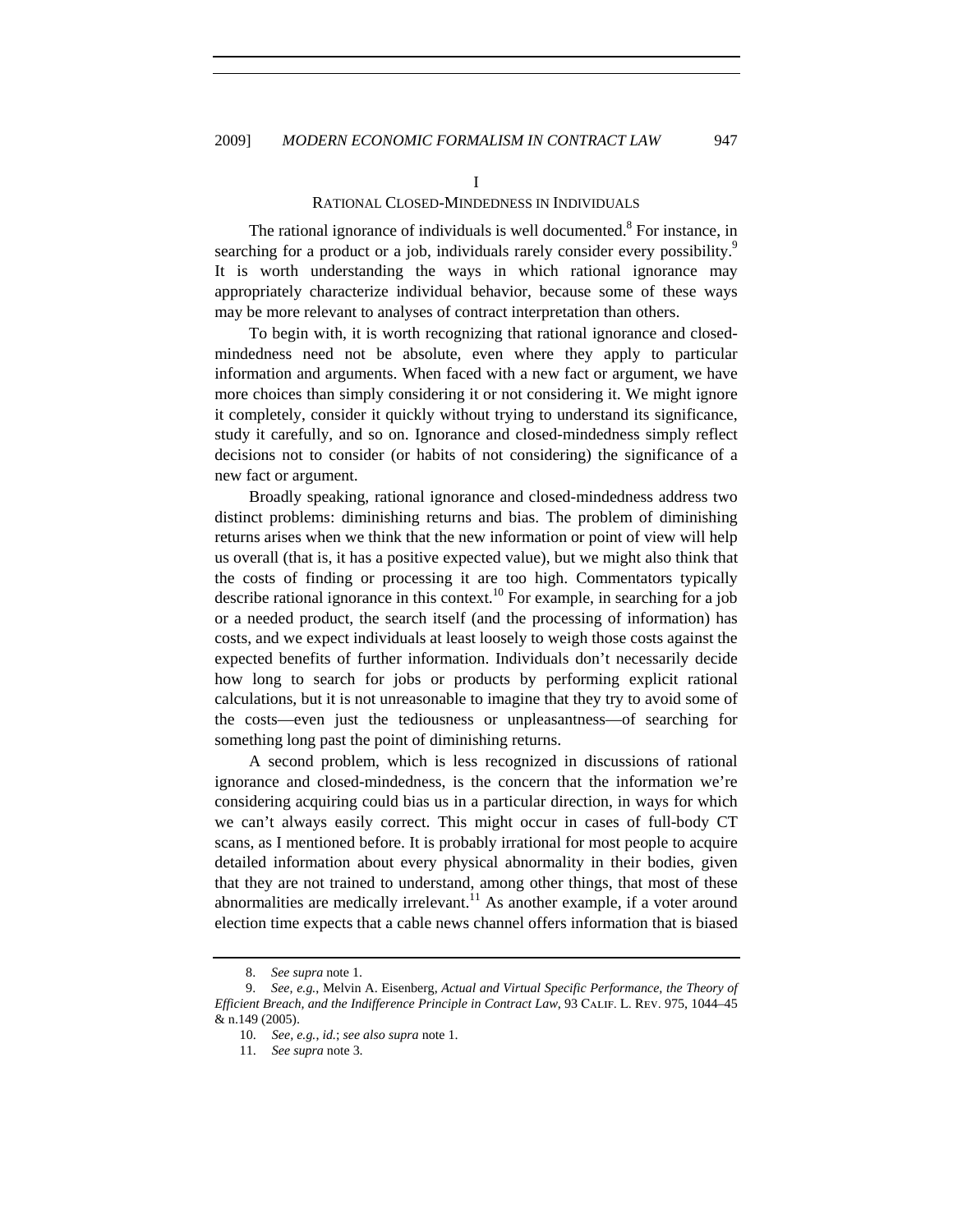toward a particular viewpoint, she might rationally avoid watching that channel. The alternative—watching it and being swayed by the biased information the channel presents—might be worse than remaining less informed but unbiased.

In general, for an individual to be rational in ignoring information and arguments even though they are free or extremely inexpensive to process, the individual must expect that his or her own processing is potentially skewed in ways for which it is difficult to correct. Bias in the source of information is not, strictly speaking, enough. For example, in the case of a newscast that we expect to be biased, there is little danger if the bias is known and if we trust our ability to account for it. We can simply factor the information appropriately into our broader understanding, realizing that it's of little worth if it's in fact of little worth. Avoidance becomes increasingly rational as we become more afraid that new information or arguments may bias us in ways that we cannot easily predict or account for.

An expectation that one has imperfect cognition is not relevant only when processing biased information; it may well apply when processing entirely accurate information. A towering body of psychological research highlights the many cognitive biases that humans experience—everything from loss aversion<sup>12</sup> and confirmation biases<sup>13</sup> to implicit racial prejudices.<sup>14</sup> One way to respond to cognitive biases is to educate oneself about them in an attempt to learn to avoid their effects; reading psychological studies can sometimes (but not always) work as a kind of inoculation against various kinds of systematically-biased cognition that people display in experimental tests. But another way to respond to a known cognitive bias is to realize that one is cognitively limited and to counteract it at a grosser level by making presumptions in favor of choices against which one is knowingly biased, or by shielding oneself from information that may trigger a bias. So, for example, someone who recognizes a personal bias against hiring people older than forty might explicitly instruct applicants not to list their ages. Alternatively, one might put a thumb on the scale in favor of certain information or arguments, in order to counteract known biases. For example, Bill Gates once wrote: "I make it a point to read at least one newsweekly from cover to cover because it broadens my interests. If I read only what intrigues me, such as the science section and a subset of the business section, then I finish the magazine the same person I was before I started. So I read it all."<sup>15</sup>

<sup>12.</sup> *See* Daniel Kahneman & Amos Tversky, *Prospect Theory: An Analysis of Decision Under Risk*, 47 ECONOMETRICA 263 (1979).

<sup>13.</sup> *See* P.C. Wason, *On the Failure to Eliminate Hypotheses in a Conceptual Task*, 12 Q.J. EXPERIMENTAL PSYCHOL. 129 (1960).

<sup>14.</sup> *See* Christine Jolls & Cass R. Sunstein, *The Law of Implicit Bias*, 94 Calif. L. Rev. 969 (2006).

<sup>15.</sup> Bill Gates, *Reading Difficulties: The Bill Gates Column*, THE GUARDIAN (London), Feb. 16, 1995, at 6. This is essentially the sort of "thumb on the scale" I have in mind in the text: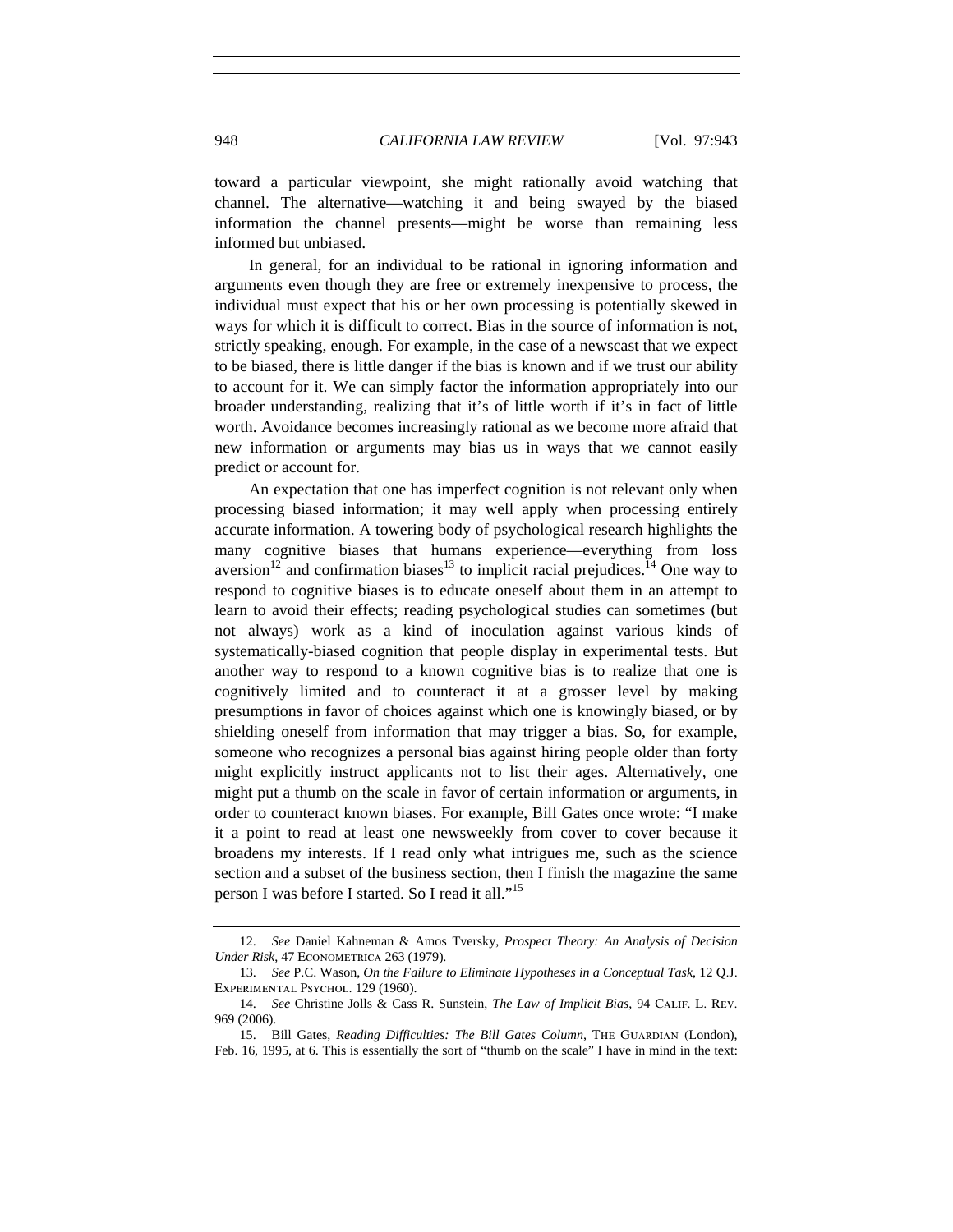Given that rational ignorance and closed-mindedness help individuals to cope with the problems of diminishing returns and bias, it may seem justifiable for courts to ignore broad classes of information. And this notion is at least worth considering. But as I argue in Part II, it would be a mistake to generalize too far from individuals to courts, and no such generalization supports textual formalism in contract interpretation.

#### II

# MODERN ECONOMIC FORMALISM AS PURPORTEDLY RATIONAL IGNORANCE AND CLOSED-MINDEDNESS IN COURTS

In law, the term *formalism* has many meanings.<sup>16</sup> In the context of interpreting legal documents, it often refers to a position known alternatively as *textualism*. The central tenet of this kind of formalism is that legal documents should be interpreted without (much) regard for information beyond their text. As I noted earlier, there are several possible justifications for textual formalism, but they all urge a fairly narrow restriction of information and arguments in interpreting contracts, $17$  statutes, $18$  and even cases.<sup>19</sup> For example, two mainstays of modern formalist argument are that it is ordinarily advantageous for courts to ignore legislative history in statutory cases<sup>20</sup> and evidence of oral agreements in many contracts cases.<sup>21</sup>

When put in this way, of course, the connection between rational ignorance, rational closed-mindedness, and formalism becomes clear:

The chief characteristic of conceptualism is that it insulates itself from (some) social facts, arguments about the law's functions, and instrumental or moral purposes. This sort of conceptualism deserves greater treatment but it is not my focus here, although its willingness to restrict drastically the field of information and arguments that are considered "legal" is representative of formalism in general.

if you know your interests are limited, you might intentionally ignore those interests in choosing what to read.

<sup>16.</sup> One significant version of formalism is also called *conceptualism*: the view of law as a closed system, operating by its own rules and with relatively fixed categories, heedless of its effects on the world. Under this view, law is its own goal instead of a way to achieve the social purposes people may want to set for it (whatever those purposes may be). Conceptualism was the dominant approach to law at the time law schools arose in America, and it appears to be gaining adherents once again. *See*, *e.g.*, Martin A. Kotler, *Social Norms and Judicial Rulemaking: Commitment to Political Process and the Basis of Tort Law*, 49 Kan. L. Rev. 65, 72 (2000) ("In fact, much of the significant tort scholarship of the past few decades can be described as 'neoconceptualist,' i.e., scholarship that seeks to identify some single value or set of values that underlie, and thus provide, some universally accepted basis (not to mention cohesiveness) for modern tort doctrine.").

<sup>17.</sup> *See* Schwartz & Scott, *supra* note 7.

<sup>18.</sup> *See generally,* Antonin Scalia, *Common-Law Courts in a Civil-Law System: The Role of the United States Federal Courts in Interpreting the Constitution and Laws*, *in* A Matter of Interpretation: Federal Courts and The Law 3 (Amy Gutmann ed., 1997).

<sup>19.</sup> *See* Shawn J. Bayern, *Case Interpretation*, 36 Fla. St. U. L. Rev. (forthcoming 2009).

<sup>20.</sup> *See* Scalia, *supra* note 18, at 29–37.

<sup>21.</sup> *See, e.g.*, Schwartz & Scott, *supra* note 7, at 576–77.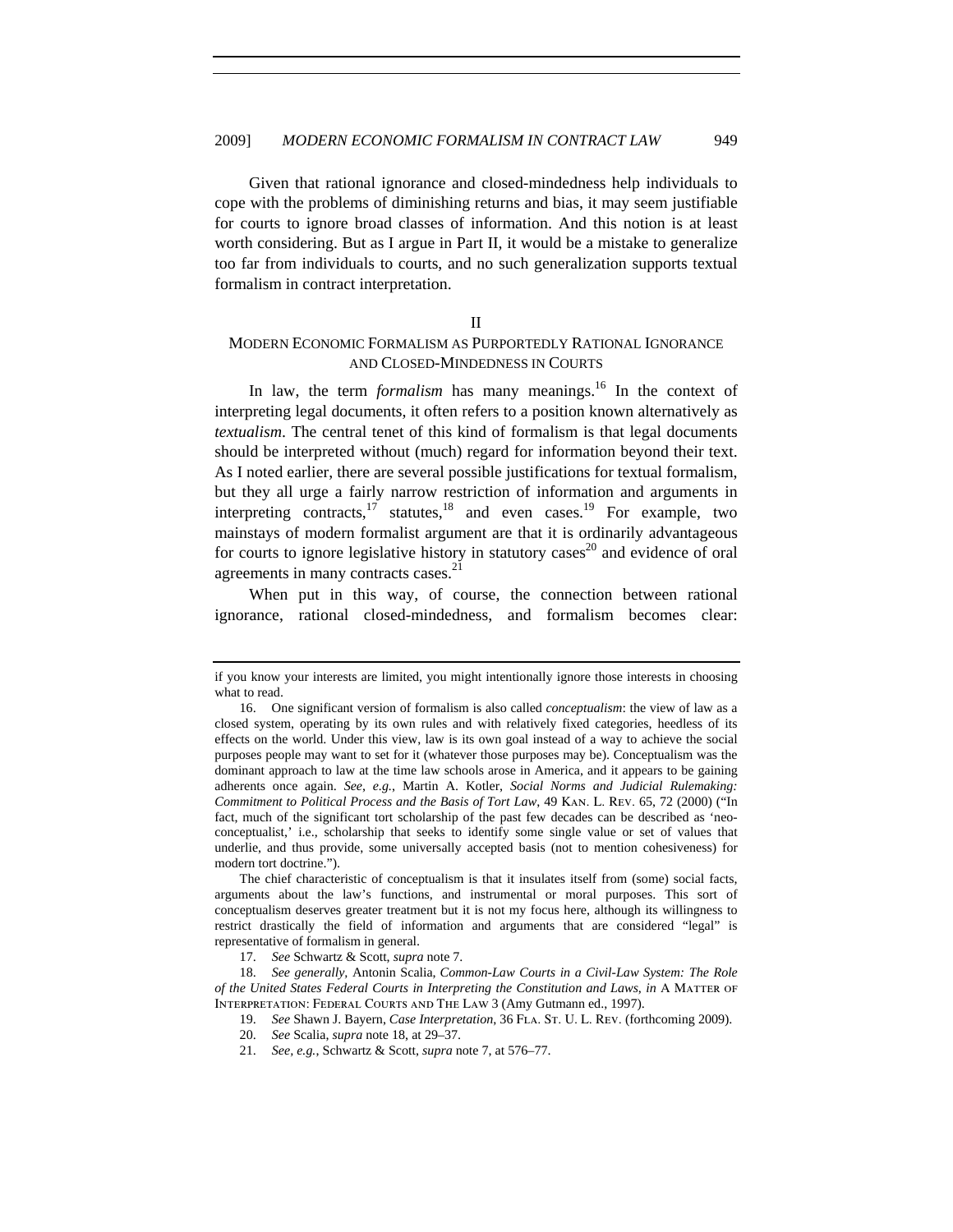formalism is, at heart, an argument for ignorance or closed-mindedness. Correspondingly, economic defenses of formalism are arguments for purportedly *rational* ignorance or closed-mindedness.

Because it is often rational for individuals to close themselves off from facts and arguments, it might seem only natural to assume courts should do so too. And indeed, there are clear cases in which courts should ignore information and arguments. As an important but obvious example, it would be unjust to consider the race, gender, age, or sexual orientation of parties in cases where these features did not matter, and the common law is similarly hesitant to consider parties' wealth.<sup>22</sup> This familiar refusal to consider some facts may represent an attempt to avoid bias, as I described in Part  $I^{23}$ . In some sense, it may even be fair to call this refusal "formalist" and to acknowledge at least a limited role for "ignorance" in the law, captured roughly by the familiar saying that "justice is blind."

But beyond familiar cases in which courts exclude evidence of a kind that we have collectively decided simply shouldn't be relevant in deciding cases, it is a mistake to generalize too far from the rational ignorance of individuals to the rational ignorance of courts. The reasons to reject this generalization largely track my discussion in Part I about rational ignorance and closed-mindedness in individuals. Recall the following observations regarding individuals: (1) ignorance and closed-mindedness need not be absolute, but instead can manifest themselves as investing marginally less effort in or paying less attention to new information or arguments; and (2) rational ignorance and closed-mindedness address two distinct problems—the costs of acquiring and processing new information, and expected bias. These observations suggest ways in which formalism (as rational ignorance and obstinacy) fails to apply appropriately to courts, at least in the way formalists think it should.

To begin with, consider that rational ignorance in individuals is not usually absolute. Bright-line rules requiring courts to ignore certain kinds of information wholesale are a formalist staple.<sup>24</sup> But an absolute bar to information goes beyond the kind of rational ignorance individuals ordinarily adopt: individuals are usually willing at least to glance at information they plan to ignore, and they certainly are not ordinarily governed by procedures that prevent them from doing so.

<sup>22.</sup> *See* Michael J. Trebilcock, *The Role of Insurance Considerations in the Choice of Efficient Civil Liability Rules*, 4 J.L. Econ. & Org. 243, 247 (1988) ("[A] given loss reduces the utility of a rich person less than a poor person . . . [but this is a consideration] that by long historical tradition in common law civil disputes the courts are supposed sedulously to eschew. If they were now to become influential in determinations of liability, they would cast courts in a radically new role.").

<sup>23.</sup> *Cf.* Fed. R. Evid. 403 ("Although relevant, evidence may be excluded if its probative value is substantially outweighed by the danger of unfair prejudice . . . .").

<sup>24.</sup> *See, e.g*., Schwartz & Scott, *supra* note 7, at 576–77. I respond in detail to such arguments in Part III, *infra*.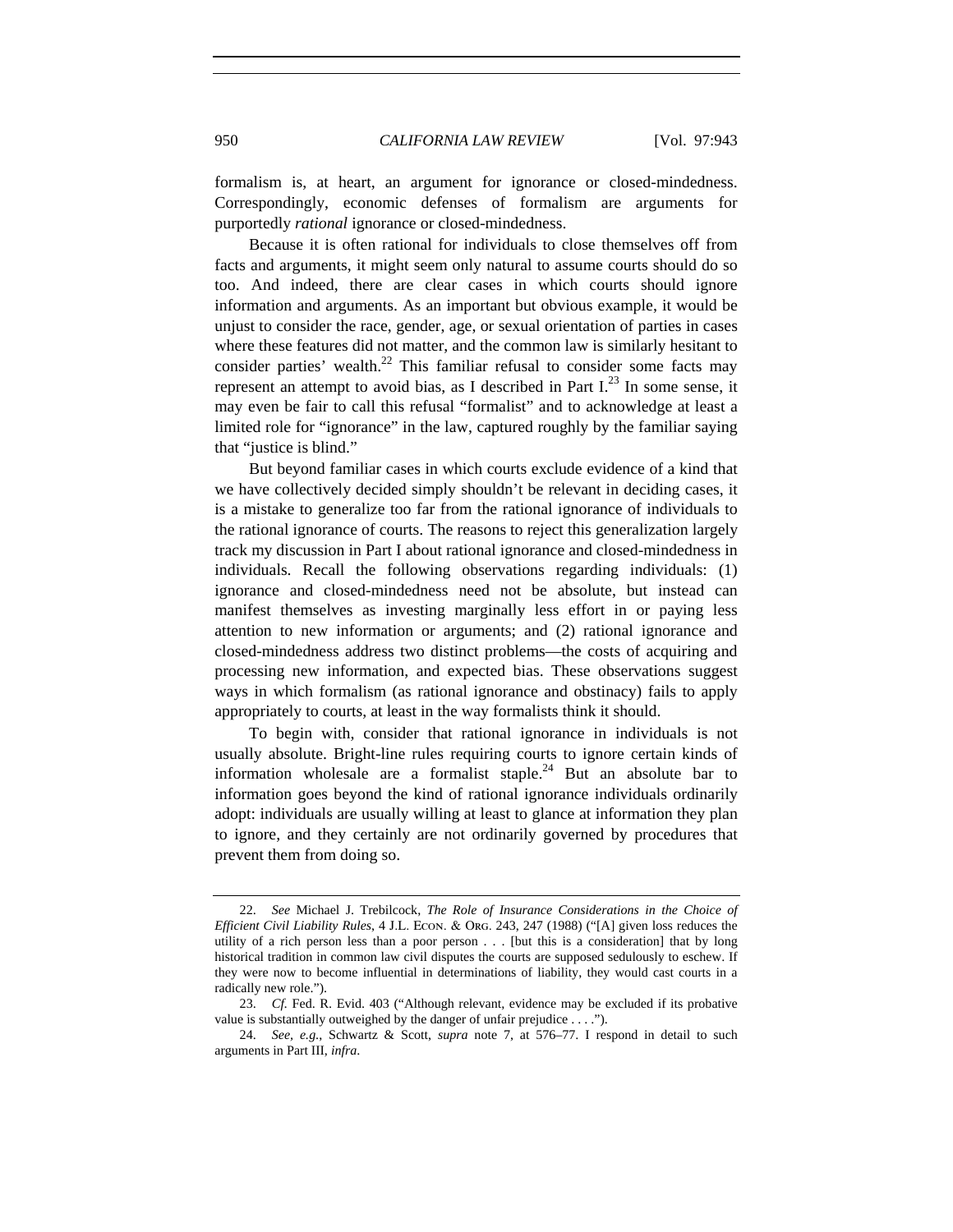As for informational costs, courts themselves usually face relatively low costs in *acquiring* information and arguments because the litigants themselves ordinarily supply them. Of course, systemically, the costs of acquiring information and making arguments may be much larger; this is a point I address in more detail in Part III. My observation for now is only that courts, looking out for their own interests, have little reason to refuse to hear certain kinds of facts or arguments wholesale merely on the ground that it is too expensive for them to do so. Actually *processing*—that is, fully considering the information may well be expensive for courts, but there is no reason to think the kinds of information that the formalists wish to exclude (such as precontractual memos or legislative history) is systematically any more expensive than the fairly intensive cognitive processing that represents courts' ordinary function. In other words, if we're concerned that courts have too much information to process in general, limiting arguments that textualists want to limit would be an arbitrary and odd way to help them; the cure would not fit the ailment.

Finally, even though judges and others who work in courts are human beings who likely suffer from individual cognitive biases, institutional considerations make it systematically less likely that courts will suffer from the sort of cognitive biases that make rational ignorance and rational closedmindedness appealing for individuals. The primary reason for this is that common-law courts hear arguments from adverse parties, who can correct one another's information and arguments and otherwise draw attention to the kinds of skewed processing from which individuals may suffer. It is likely that if a court hears the equivalent of a biased news broadcast, it will also hear an opposing party correct it.<sup>25</sup>

Even if one of the parties fails in its argumentative role, appellate courts in America ordinarily are comprised of multiple judges, who at least theoretically can check one another's biases. For instance, Justice Scalia has famously quoted Judge Leventhal in describing legislative history "as the equivalent of entering a crowded cocktail party and looking over the heads of the guests for one's friends."<sup>26</sup> After doing this, he (less famously) proceeded to describe precisely how he believed the majority's use of legislative history was misleading.<sup>27</sup> That analyzing legislative history can lead to biased results is not, by itself, an argument against legislative history. It is just an argument against

<sup>25.</sup> Parties may well be incomplete in their argumentation, although ordinarily we can expect the skill of lawyers' arguments at least roughly to track the importance of issues to the parties they represent; if it does not, the problem is with poor representation, not with insufficient formalism. I have addressed in other work the problems that may arise in setting *precedent* from insufficiently argued law. *See generally* Bayern, *supra* note 19. But problems with precedent ought to be addressed by more sensitive evaluation of precedent, not by limiting the ways that cases are decided in the first instance.

<sup>26.</sup> Conroy v. Aniskoff, 507 U.S. 511, 519 (1993) (Scalia, J., concurring).

<sup>27.</sup> *Id.* at 519–28.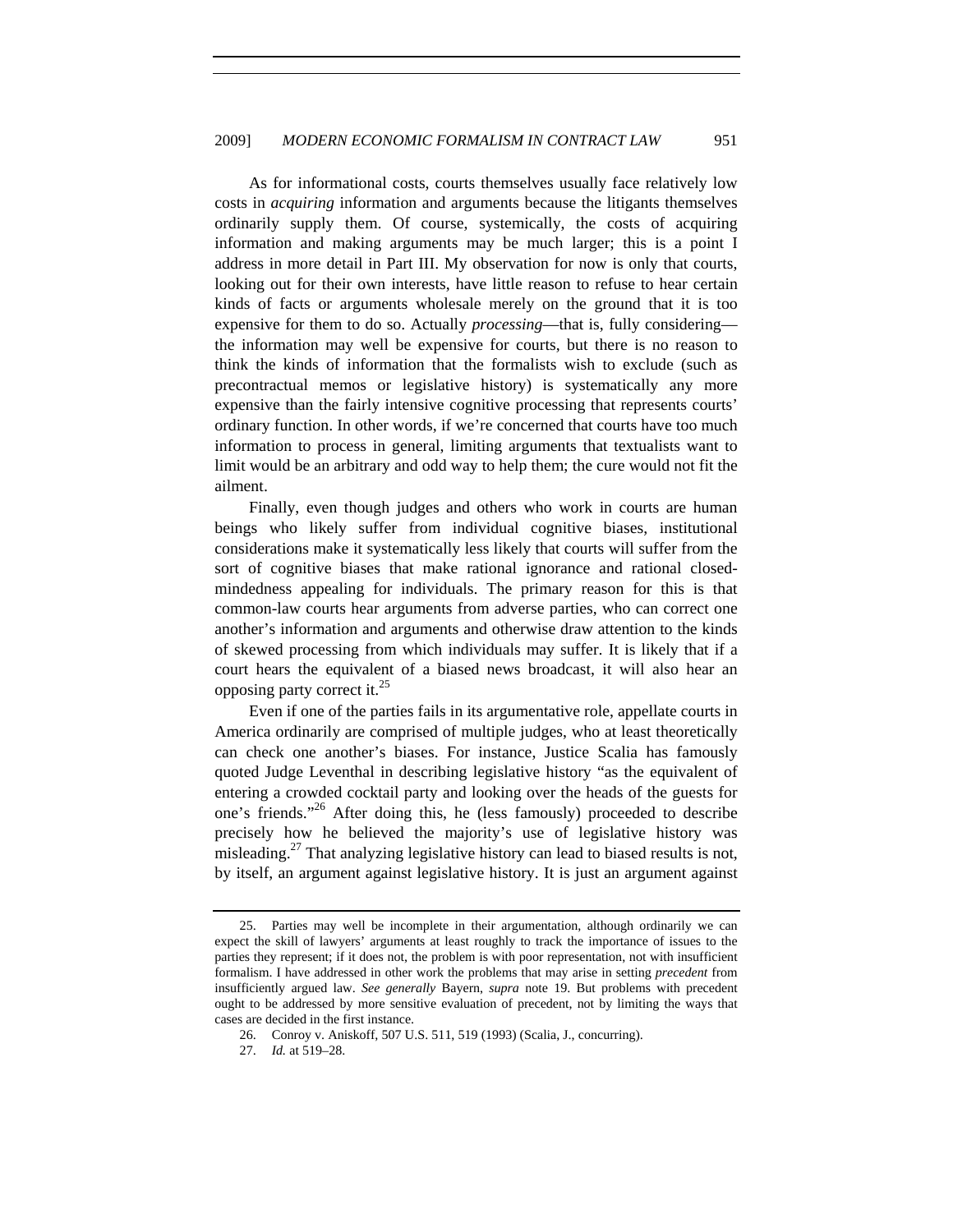*bad analysis* of legislative history. Similarly, as we shall see in Part III, the mere opportunity for one party to make a bad argument to a court is usually not problematic on its own.<sup>28</sup>

My goal so far has just been to show, at a very general level of analysis, that individuals' rational ignorance and closed-mindedness need not extend to courts. Courts hear arguments from adverse parties and are in many cases made up of groups of people. Moreover, formalism seems to harbor an argument that courts ought to be *more* ignorant than individuals in that formalists suggest bright-line rules are needed to limit the information and arguments courts can consider, whereas individuals are more fluid in their processing limitations. This is not, of course, a comprehensive refutation of formalism, just a suggestion that there is little reason to think rational ignorance and rational closed-mindedness are generally foreordained in law.

In the next Part, I will amplify my argument by demonstrating some more specific failings of economic formalism in contract law—that is, of the leading modern argument that courts should be rationally ignorant or closed-minded. To this end, I address Schwartz and Scott's argument for contract formalism in depth. There, my goal will be not just to show that formalism is not inevitable but that it is a seriously flawed approach to contract adjudication.

I do not argue that all evidence in all cases needs to be heard and considered exhaustively. Surely sometimes, in view of the fact that some information is costly to process, only of marginal relevance, or excessively prejudicial, courts need not consider it in detail. But to imagine we can figure this out beforehand in all contract cases, or at least in enough cases to set a default rule that excludes most evidence beyond written contracts, is unwarranted.

#### III

# IGNORANCE AND CLOSED-MINDEDNESS AS PURPORTED WEALTH MAXIMIZATION IN CONTRACT LAW

One of the most thorough recent analytical defenses of formalism in contract law comes from Alan Schwartz and Robert Scott, who offer an influential view of contract interpretation that rests largely on the costs and benefits of considering different kinds of information when interpreting contracts.<sup>29</sup> Their conclusion, put simply, is that rational and risk-neutral firms would prefer courts to use limited information (consisting mostly of the text of contracts) because to do so is efficient. Schwartz and Scott believe that deciding contract cases using more information—like precontractual memos or industry custom—is more expensive but yields no offsetting expected benefit to risk-neutral firms. This is because risk-neutral firms care only about the

<sup>28.</sup> *See infra* text accompanying notes 61 and 73.

<sup>29.</sup> *See* Schwartz & Scott, *supra* note 7.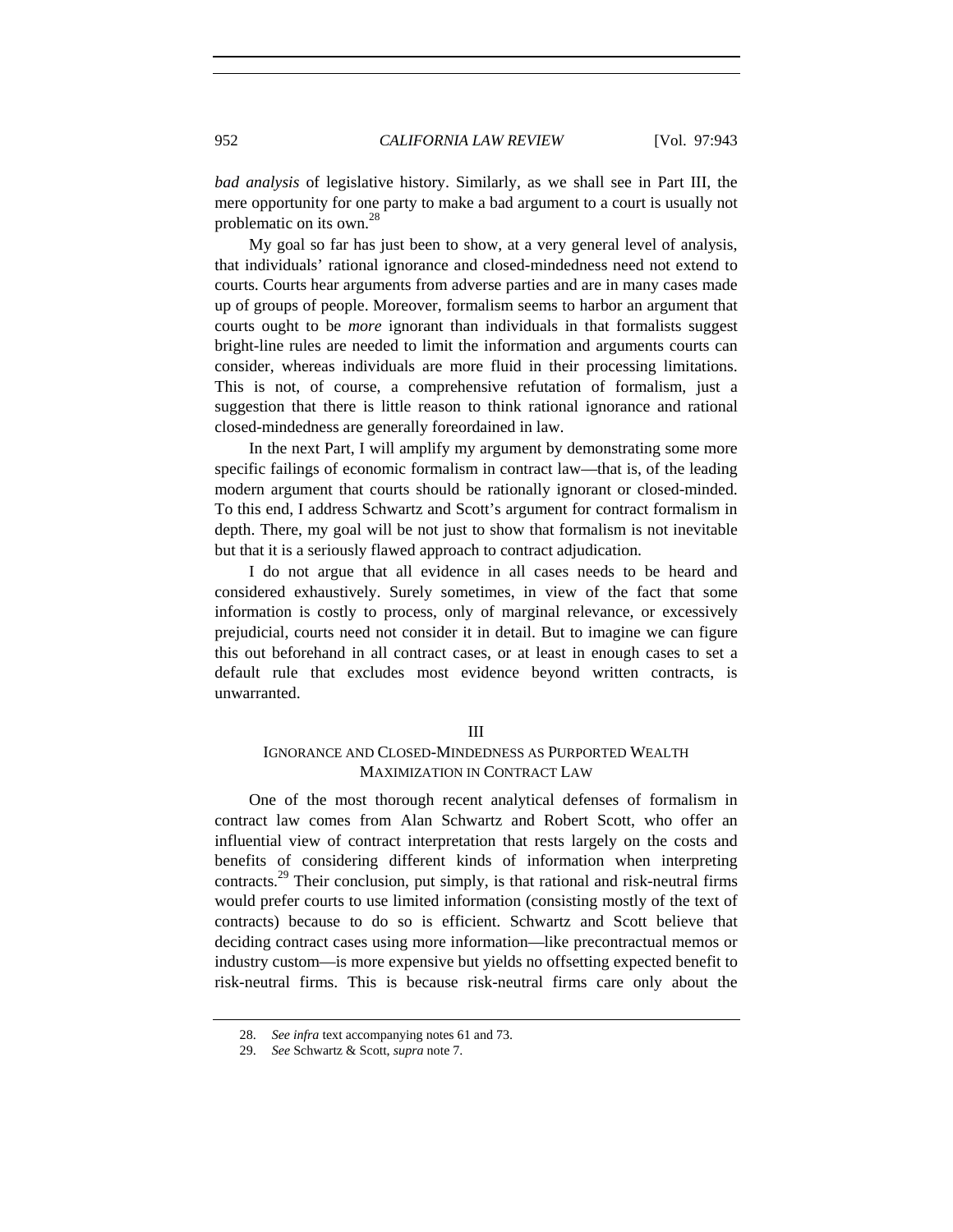expected value (roughly, the average) of a court's possible interpretations but not about the variance (roughly, the range) of those interpretations.<sup>30</sup>

The argument that Schwartz and Scott put forward for formalist contract interpretation, though helpful in clarifying the economic issues at stake in interpreting contacts, ultimately rests on something resembling sleight of hand. Showing why this is so serves as a demonstration of ways in which formalist arguments tend to fail to achieve even purely economic goals. In Part A below, I outline Schwartz and Scott's argument; in the three Parts that follow it, I address problems with the argument in detail.

#### *A. Schwartz and Scott's Formalist Argument*

Schwartz and Scott's argument proceeds essentially as follows.<sup>31</sup> Consider a case in which contracting parties dispute the meaning of their contract, and the court's interpretation can be more or less favorable to either party. To formalize the idea that interpretations that favor one party hurt the other, Schwartz and Scott model the meaning of a disputed contractual term as a number on a number line, where higher numbers are better for one party and lower ones better for the other.<sup>32</sup> (This, of course, is an abstraction, but not one that I need to dispute.) So, for instance, the parties might have originally agreed to a state of affairs represented by the number forty-six. The court, in

It is perhaps worth noting, however, that the central assumption of risk-neutrality is probably poorly descriptive even of the behavior of large firms. Firms are likely risk-neutral in some respects, but probably not when it comes to significant litigation, which might involve large sums that serve potentially as shocks and that might have a public dimension or at least extend in importance beyond a particular dispute. Moreover, firms' decision makers are individuals or groups of them, and individuals are likely to be risk-averse even on behalf of companies that ought by rights to be more risk-neutral; their own careers or reputations may depend at least indirectly on the successful resolution of a case, for example.

Even Schwartz and Scott struggle with their assumption of pure risk-neutrality among firms. They wonder, for instance, why risk-neutral firms would ever engage in fixed-price contracts in thick markets. *Id.* at 562–63. Schwartz and Scott explain such contracts by suggesting firms *act as if* they are risk-averse when the stakes are high enough. *Id.* at 564. Of course, this recognition should—as they briefly acknowledge, *id.* at 558—apply just as well to firms' attitudes toward contract interpretation. In any event, I don't think fixed-price contracts are mysterious; there are many reasons they might be made, even in thick markets. Perhaps the most significant is that contracts can ensure supply, and the price terms in such contracts, even if fixed, may not be significant; moreover, corporate structure may come to the fore in situations like this, with negotiators either (a) wanting to guarantee a particular price because they are risk-averse or (b) constrained by a particular division's budget, which simplifies intra-corporate planning even if the corporation as a whole is risk-neutral.

32. *Id.* at 573–75.

<sup>30.</sup> *Id.* at 575–76.

<sup>31.</sup> I simplify their argument here somewhat, but not in ways that affect its validity against the criticisms I offer. In particular, I discuss only the case of *continuous payoffs*, see *id.* at 574–77, versus *discontinuous payoffs*, see *id.* at 578–83, but my criticisms are meant to apply to their general argument for formalist contract interpretation. Similarly, I do not detail or respond to every assumption that Schwartz and Scott make, even in some cases where I think they are incorrect or unjustified.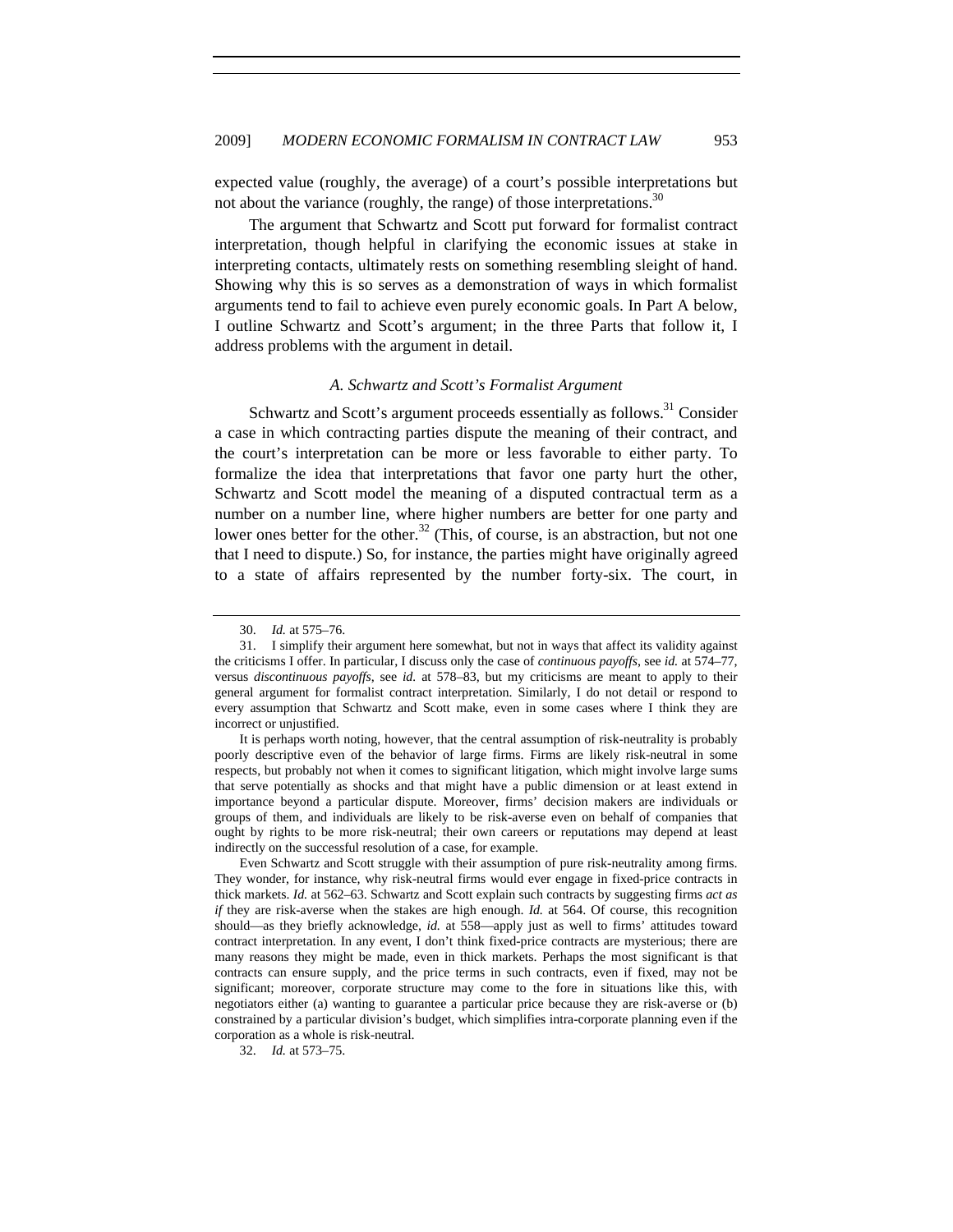interpreting the contract, might choose a particular reading that corresponds to a different number—say, fifty-two. One party gains and the other party loses from this difference.

Schwartz and Scott defend formalism, given this way of understanding contract interpretation, by observing that if contracting firms expect the court's interpretation to average at the number they originally agreed on, then all is well. This is because firms are taken to be risk-neutral—that is, they care about average ("expected") values, not specifically about results.<sup>33</sup> Thus, if my original agreement was for the number fifty and I am risk-neutral, I will not care whether the expected result of interpreting my agreement will be always fifty, or forty half of the time and sixty the other half of the time, or thirty half of the time and seventy the other half of the time, and so on.<sup>34</sup> As a rational firm dealing with contracts that don't threaten to destroy my business, I am said to be indifferent to this risk: I'll probably win some and lose some, and I expect the costs and benefits to cancel each other out.

If I am indifferent to this risk, I would prefer not to pay to reduce it. Suppose, for instance, that I have two choices in the methodology that courts will follow to interpret my contract. Under one, courts will use only what Schwartz and Scott call the "minimum evidentiary base," which they define as the text of the contract, a dictionary, averments about the history of performance, and general common sense.<sup>35</sup> Under the other, the court will allow further information, such as precontractual memos, my testimony about what I actually thought when I was contracting, information about industry custom, and so on.

Suppose my contracting partner and I agreed on the number fifty. Schwartz and Scott's central conclusion is that even if the larger base of information reduces my risk (say, makes it nearly certain that the court will decide on the number fifty, rather than something between thirty and seventy), using this larger base of information will not be worthwhile because of its costs: I'll have to introduce more evidence, contest more evidence, go through a longer trial, and pay my lawyers more.<sup>36</sup> Given that I didn't care about the risk (formally, the *variance*) in the court's result in the first place, I would

<sup>33.</sup> For example, a risk-neutral party will be completely indifferent between receiving \$1 and being told that it has a 50% chance of receiving \$2.

<sup>34.</sup> Schwartz and Scott seem to suggest that their argument requires that courts reach the right particular result some of the time (i.e., "with positive probability"), Schwartz & Scott, *supra* note 7, at 574–75, but this assumption is not in fact necessary for their analysis, even in the case of continuous payoffs. It may be required if payoffs are to be imagined as truly "continuous," but a case where payoffs are continuous except that one intermediate value is impossible to reach is more properly treated under Schwartz and Scott's analysis like other continuous-payoff cases than like their discontinuous-payoff cases.

<sup>35.</sup> *Id.* at 572–73.

<sup>36.</sup> *See id.* at 576 ("As the permissible evidentiary base widens, each party has incentives to introduce more evidence and, in turn, will need to contest more evidence. Since trials are expensive, risk-neutral firms [prefer courts to use less information].").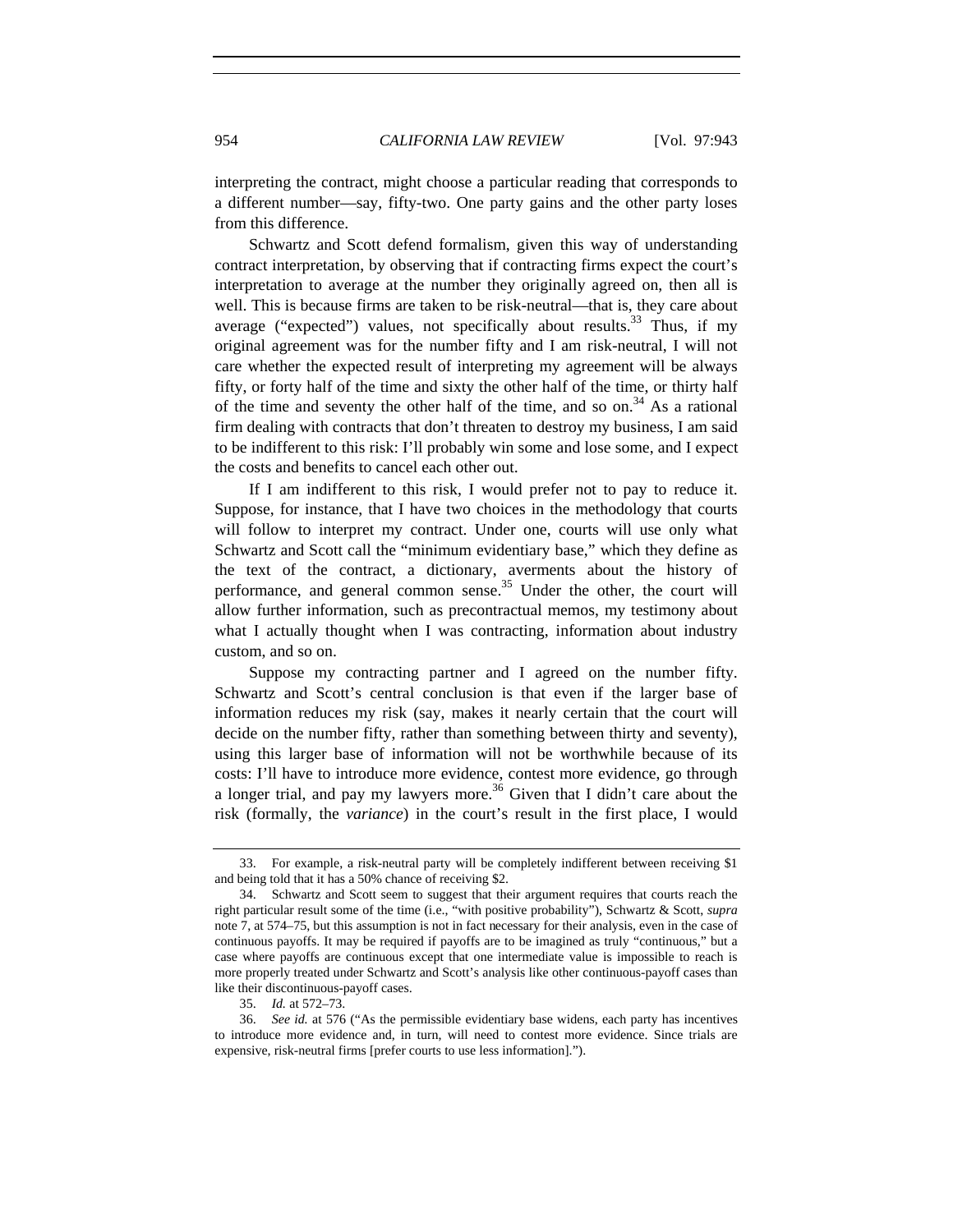prefer not to pay to reduce it. Instead, I'd prefer the minimal evidentiary base. This, of course, is specifically an argument for the court to be rationally ignorant: what Schwartz and Scott are saying is that the court will maximize value for the parties, all things considered, if it relies on less information rather than more information.<sup>37</sup>

Schwartz and Scott, accordingly, defend the use of the "minimum evidentiary base." This base is not, of course, the absolute minimum we might use. For example, we could truly minimize adjudication costs by having courts flip a coin to reach a decision. But Schwartz and Scott suggest that the informational base they describe provides the minimal evidence necessary for courts' interpretations to average at the correct interpretation of the contract.<sup>38</sup> That is, courts are taken to be unbiased in general, and if they are supplied with the contract text, a dictionary, and the parties' claims about the history of performance—and if they're allowed to use their own background knowledge—then Schwartz and Scott believe that courts will, on average, reach the correct interpretation.<sup>39</sup> Courts could, again, get closer to the correct interpretation more often if they used more evidence, but risk-neutral parties care only about the average value of the court's interpretation. Thus, Schwartz and Scott purport to show that courts should not look beyond the "minimum evidentiary base."

But Schwartz and Scott's argument—a useful and clear statement of the best modern formalist insights on the topic—fails for at least three subtle reasons. First, it depends on assumptions that superficially seem unobjectionable but are essentially impossible; to say this differently, the limitations they place on their argument essentially rule out its applicability to any real cases. Second, even correcting for this deficiency, the argument confuses probability with uncertainty and as a result is almost entirely circular. Third, by focusing only on litigated disputes, Schwartz and Scott's argument implicitly imagines that settlement between parties is impossible; accounting for settlements, however, suggests that if Schwartz and Scott's model were

<sup>37.</sup> Schwartz and Scott's iteration of economic formalism differs in an important respect from an earlier view that assumed that formalism promoted a traditional kind of "certainty" in legal results and thereby *decreased* the variance of the outcome. *See, e.g.*, Robert E. Scott, *The Case for Formalism in Relational Contract*, 94 Nw. U. L. Rev. 847, 848 (2000) ("[A] rigorous application of the common-law plain meaning and parol evidence rules [would] preserve the value of predictable interpretation . . . ."). I take Schwartz and Scott, in the analysis to which I respond here, to be attempting to defend formalism even assuming the validity of arguments that interpretive formalism does *not* promote greater certainty. S*ee generally, e.g.*, Stanley Fish, *There Is No Textualist Position,* 42 San Diego L. Rev. 629 (2005).

<sup>38.</sup> Perhaps importantly, Schwartz and Scott do not state the argument this way, but this is what they must mean. They instead make this assumption implicit and devote their energy to defending the assertion that courts will *sometimes* find the correct meaning and that, being unbiased, they will not veer from it in one direction more than in the other. *See* Schwartz & Scott, *supra* note 7, at 575–77. I elaborate *infra* on the distinction between these two views.

<sup>39.</sup> *Id.* at 574–75.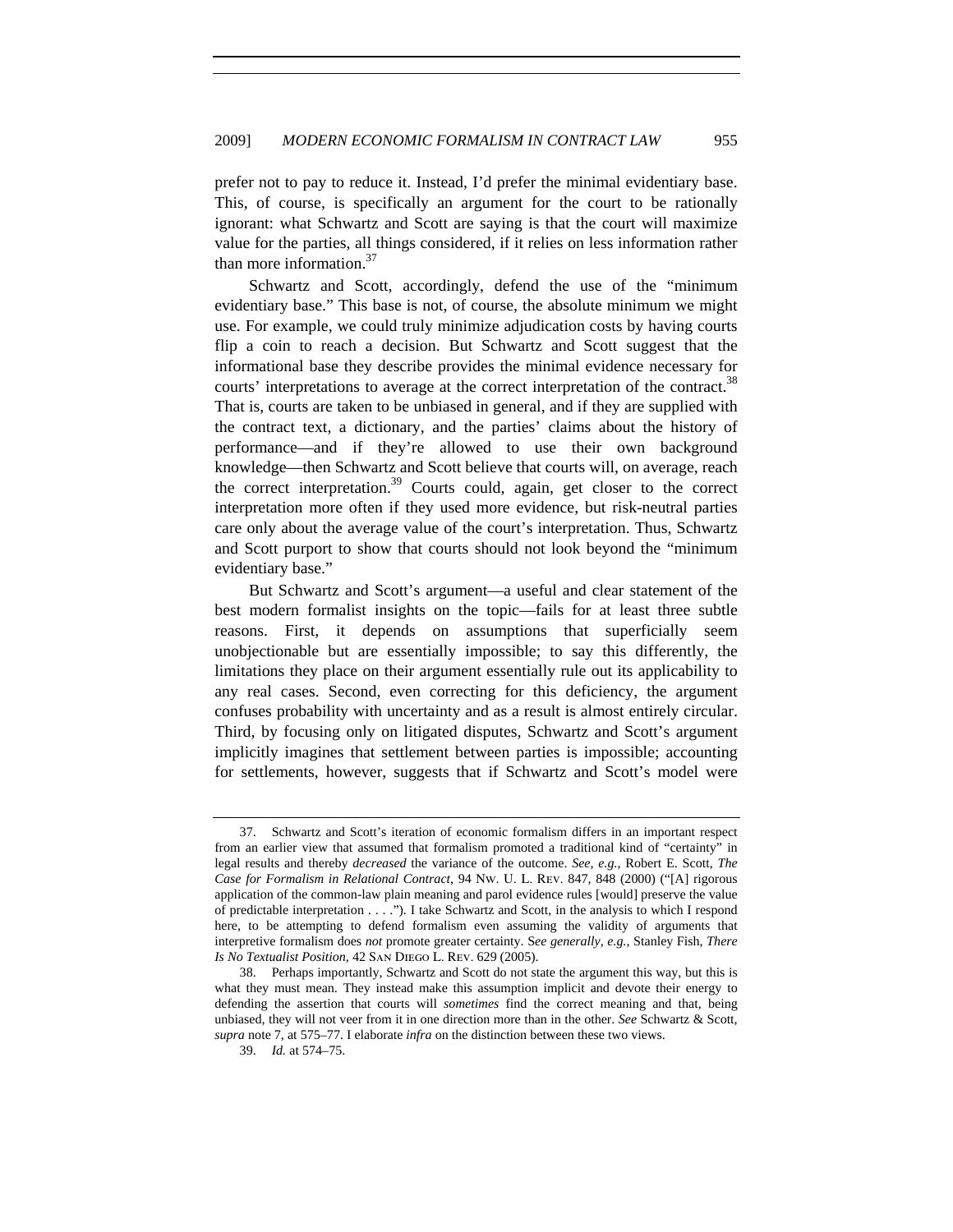indeed correct, cases would probably never be litigated in the first place.

The following three Parts address each of these weaknesses in greater detail: Part B explains why Schwartz and Scott's argument has trouble making predictions about real cases, Part C discusses the circularity caused by a conflation of probability with uncertainty, and Part D explores the role that the possibility of settlement plays in undermining Schwartz and Scott's argument.

#### *B. The Relationship between Contractual Gaps and Interpretation*

Schwartz and Scott firmly tie their argument to contract *interpretation*, and they aim for it to address only matters that the parties actually decided, not gaps in their contract—that is, questions that the parties never resolved—for which the court must supply new terms. $40$  Highlighting this limitation is not pedantic on my part; it is specifically what Schwartz and Scott have in mind. For example, they note explicitly that their formalist interpretive argument applies only to "cases in which the parties have attempted to solve their problem with written words."<sup>41</sup> They continue: "The court, that is, is not called upon to fill gaps, but rather is asked to discover what the parties intended their written words to do."<sup>42</sup> They observe further that courts "can only interpret what is said, so our analysis [has] assumed that the parties' writing was complete for the subjects at issue."<sup>43</sup> Their aim is specifically to suggest that interpretive rules, which are not currently formalistic,  $44$  ought to be more formalistic.<sup>45</sup> Gaps, they argue, ought to be treated separately<sup>46</sup> and perhaps not formalistically—a point to which I will return later.

In analyzing contract interpretation, then, Schwartz and Scott are considering cases in which the parties reached an actual agreement on an issue but have faced difficulty conveying that agreement to courts with written words. Of course, in these cases, we cannot treat Schwartz and Scott's numerical abstraction of contract interpretation literally; if parties agree on a particular number, they could of course simply write that number into the contract and eliminate any disagreement, barring unusual situations in which written numbers may be ambiguous.<sup>47</sup> But that alone isn't fatal to Schwartz and

<sup>40.</sup> *See id.* at 568 n.50 (restricting the formalist interpretive argument to "cases in which the parties have attempted to solve their problem with written words [such that t]he court  $\dots$  is not called upon to fill gaps, but rather is asked to discover what the parties intended their written words to do.").

<sup>41.</sup> *Id.*

<sup>42.</sup> *Id.*

<sup>43.</sup> *Id.* at 594.

<sup>44.</sup> *See, e.g.*, Restatement (Second) of Contracts § 201 (1981) (reasonable meaning of disputed contract terms prevails); *id.* § 202 (interpretation proceeds "in the light of all the circumstances" and in view of the parties' purpose); *id.* § 203(a) (reasonable interpretations favored).

<sup>45.</sup> Schwartz & Scott, *supra* note 7, at 568–73, 569 n.52.

<sup>46.</sup> *Id.* at 594–609.

<sup>47.</sup> These cases are not unheard of, but they generally involve disputes about how precise a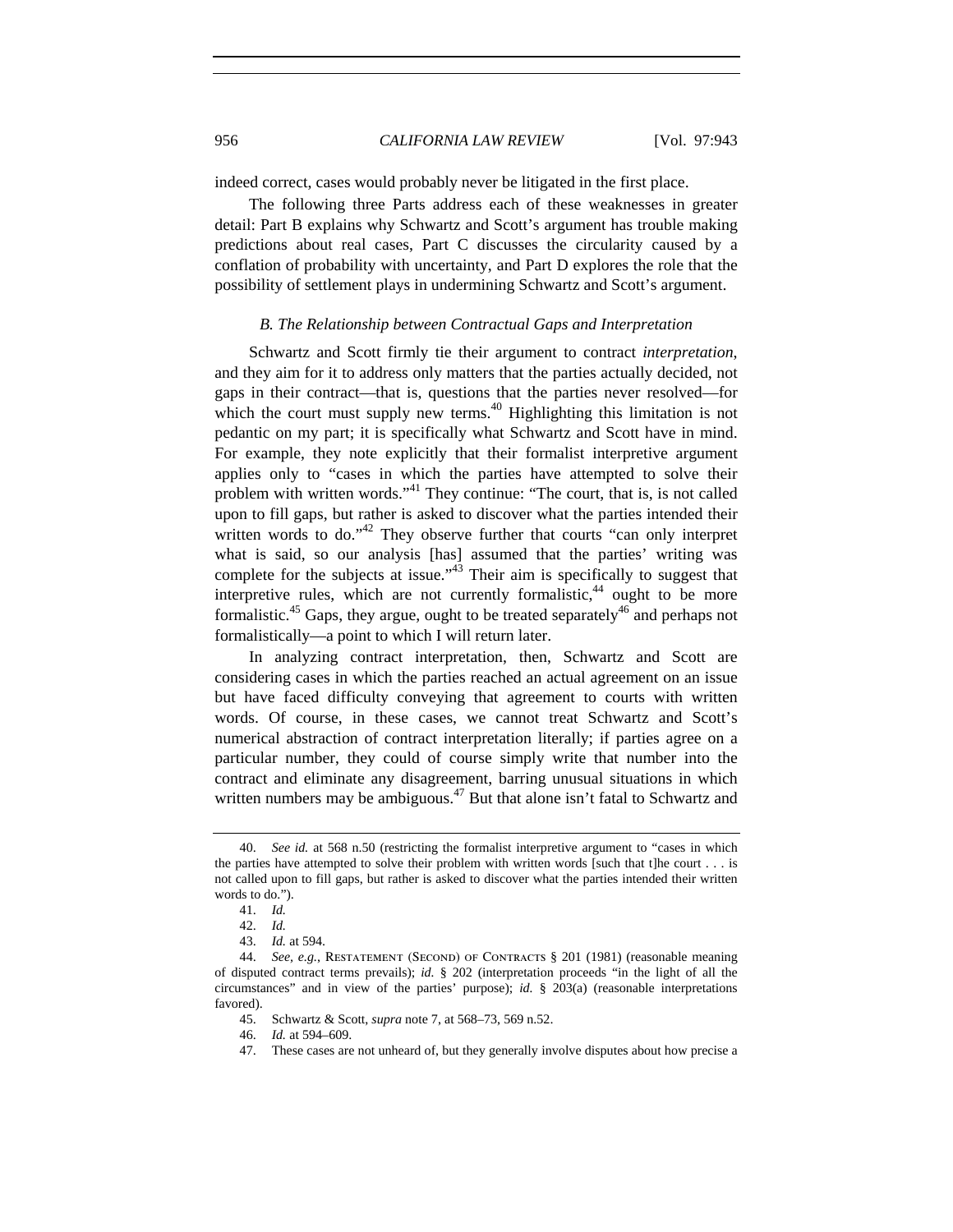Scott's argument.

What is fatal, at least to the particular view that Schwartz and Scott spell out, is that they make the following series of assumptions. First, they assume the parties considered, and reached agreement on, a specific potential conflict. (Otherwise, there would be a gap in the agreement, and the court would have to figure out what to do in circumstances the parties did not predict or decide to address.) Second, Schwartz and Scott assume that the parties thought the matter was important enough, and that litigation about the particular potential disagreement at issue was likely enough, that they attempted to address the potential conflict in their written agreement. (Again, without this assumption, the written agreement would have a gap, and the court would not be engaged in interpretation, as Schwartz and Scott define it.) Third, they assume that the language the parties used to address this specific disagreement nonetheless fails to resolve the very disagreement at issue. Fourth, they assume that despite this failing in the language, the parties have a shared, specific expectation in mind about the agreement, and they expect that the average interpretation by a court will, from the text and minimal additional information alone, have the same value as their shared, specific expectations.

To demonstrate how wildly unlikely it is that all these assumptions hold at once, in the same case, I will elaborate the example that Schwartz and Scott use: one in which the contract "requires the seller to prepare machines prior to delivery so as to minimize the buyer's cost of adjusting the machines for their intended use" and where the parties eventually "disagree over whether the seller fully complied with its duty to prepare the machines."<sup>48</sup> So, for instance, suppose that the parties agreed that the seller would deliver a particular collection of 450 desktop PCs to the buyer's office, with a particular set of software installed. For Schwartz and Scott's four assumptions all to hold at once, we must imagine something like the following scenario: The buyer and seller agree that a collection of particular versions of software programs will be licensed and preinstalled on the PCs. The parties anticipate a specific future disagreement about the version or configuration of a specific program (say, an e-mail program), and they resolve this disagreement. They consider this issue important enough to write its solution into the contract; that is, at least one of

number was meant to be, not the numeric quantities that written numerals represent. *See, e.g.*, S. Concrete Servs., Inc. v. Mableton Contractors, Inc., 407 F. Supp. 581, 582 (N.D. Ga. 1975) (a case, cited by Schwartz and Scott, in which the meaning of "'approximately 70,000 cubic yards' of concrete" was disputed). On the other hand, even a written number might be illegible or otherwise confusing. *See* Valente v. R.I. Lottery Comm'n, 544 A.2d 586, 587 (R.I. 1988) ("Photographs of the ticket at issue were introduced at trial. These photographs revealed that the numeral that plaintiff had stated 'appeared to be a 1,' was blurred and ambiguous."); *cf.* Dowell v. Remmer, 254 N.Y.S.2d 457, 462 (N.Y. App. Div. 1964) ("The burden of proof was on the plaintiffs to establish that the hospital nurses gave Mrs. Dowell 175 milligrams of demerol instead of the 75 milligrams ordered by her doctor. The only evidence on which plaintiffs base their claim is a nurse's entry on the labor record of the numeral 75 written over the numeral 100.").

<sup>48.</sup> Schwartz & Scott, *supra* note 7, at 574.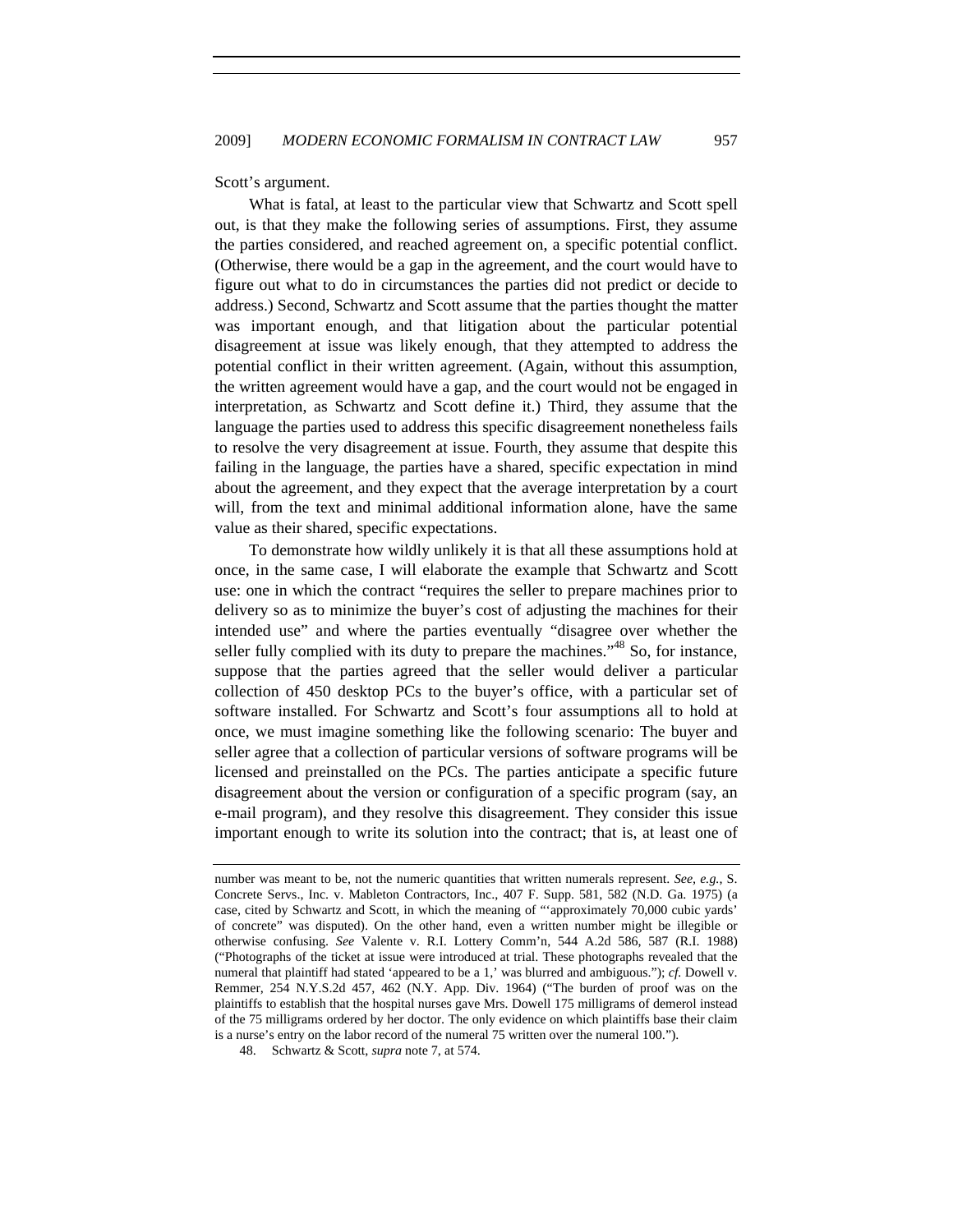the parties thinks that if they don't write their solution into the contract, it might be hard to demonstrate in the future that the parties reached this particular agreement. Accordingly, they add terms to their written agreement that specify the obligation about the particular version or configuration of the email program at issue, in view of the potential future disagreement they have in mind. The language, nonetheless, fails to resolve the disagreement that the parties specifically considered. There is, instead, a significant range of possible interpretations that a court might plausibly supply, instead of the particular agreement the parties reached (and insignificant variations thereof). Fortunately, however, the expected value of this range precisely matches the parties' agreement.

Several elements are in tension in this unlikely scenario. Schwartz and Scott purport to address questions the parties actually decided, rather than contractual gaps, but then seem to ignore that the contract's text is likely to be least ambiguous when it addresses specifically contemplated potential disagreements. In fact, if there is really no gap in the written contract on a particular issue the parties expected but ambiguity remains *as to that issue*, it means that the parties reached a decision that resolves the specific ambiguity on that issue, aimed to write the solution to *that specific ambiguity* into the written contract, but nonetheless used language that retains *that specific ambiguity*. This alone is unlikely as a general matter, but it is possible (and frequently reflected in litigated cases) because parties can always be sloppy, careless, or thoughtless in their language. But when this happens, Schwartz and Scott's next assumption becomes extravagant: they assume that even in the case of language so sloppy that it fails to achieve its purpose of avoiding a very specific disagreement, courts' expected (average) interpretation is the correct answer; that is, it happens to equal, exactly, the actual agreement of the parties.

My sense is that Schwartz and Scott may have overlooked precisely how much they have limited their argument in confining it to "interpretation" versus "gaps," as if the two are meaningfully different. The general interpretive problem that courts face is not different for gaps and for "interpretive" questions; indeed, interpretive questions are only interpretive questions because the written contract contains some gap. If a distinction between the two problems is forced, we end up with the unlikely scenario I've just described, where language fails to do what it's intended to do, but nonetheless where Schwartz and Scott need to assume that courts will on average reach the correct results.

Regardless, Schwartz and Scott seem genuinely to think that gaps are so different from interpretive problems that the same analysis can't apply to them. Gap filling, for Schwartz and Scott, is a different activity that should generally be resolved either by "dismiss[ing] a case on the ground that a contract is too indefinite to enforce, or . . . read[ing] the contract to reach a reasonable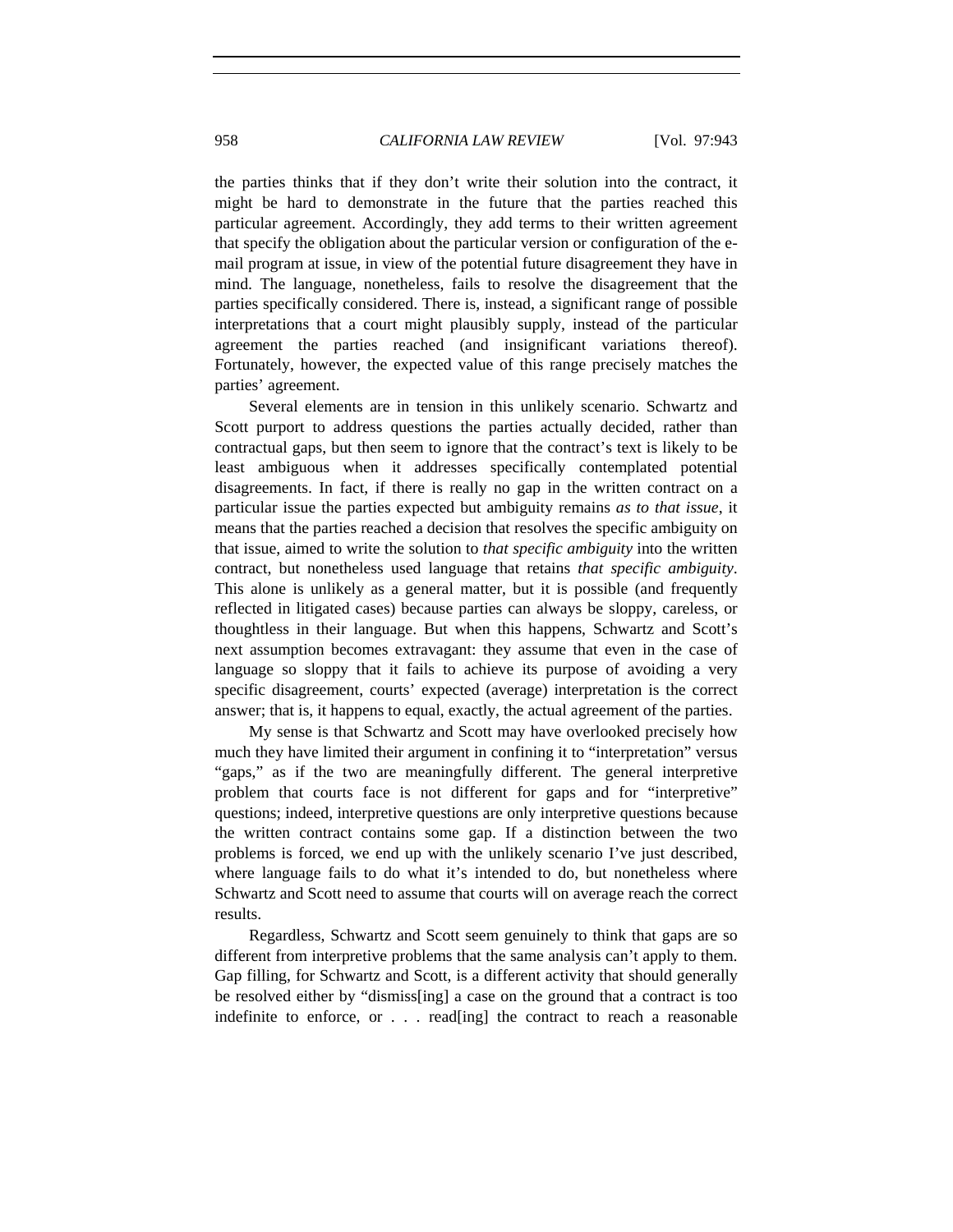result."49 To assume all contracting firms prefer that their contracts be potentially unenforceable (because those contracts are necessarily incomplete and contain some gaps $5^{0}$  requires a leap of faith, and Schwartz and Scott do not justify that result. Reaching a "reasonable" result is, on the other hand, exactly what the existing rules, which are not formalist, aim to do.<sup>51</sup>

In any event, even if the distinction between gaps and interpretation is analytically coherent, it is far from clear that courts can, at the time of litigation, discern the difference between gaps and interpretive questions. All that remains at litigation, in both cases, is language that appears not to answer the particular question the parties have raised. Even if the contracting parties originally could have distinguished gaps from interpretive questions, it is unlikely that courts can reconstruct this difference from written text alone.

### *C. Two Meanings of "Bias," and Sleight of Hand*

To interpret Schwartz and Scott's argument generously, I'm going to avoid relying exclusively on the difficulty of separating interpretive questions from gap-filling endeavors.<sup>52</sup> That is, I will suppose, for argument's sake, that Schwartz and Scott's argument is meant generally for situations in which courts have to read some result into a contract whose text (plus other features of the

Amir N. Licht, *The Maximands of Corporate Governance: A Theory of Values and Cognitive Style*, 29 Del. J. Corp. L. 649, 708 (2004).

51. *See* Schwartz & Scott, *supra* note 7, at 568 n.50.

52. Recall that the interpretative situation Schwartz and Scott have in mind is one in which the parties anticipate a specific disagreement but find written language inadequate to the task of conveying their solution to that specific disagreement. It is possible that the unstated prominence of this situation for Schwartz and Scott comes from their familiarity with what economists call *contract theory*, which has come to emphasize the possibility that information will be known by both parties but impossible to prove to courts. *See, e.g.*, Robert E. Scott & George G. Triantis, *Incomplete Contracts and the Theory of Contract Design*, 56 Case W. Res. L. Rev. 187, 191 (2005) ("Over the past twenty years or so, back-end obstacles have driven a large body of the theorists' models: namely, that some states of the world are not verifiable to a court, even though they may be observable to both the parties.").

A way to state the fundamental tension in Schwartz and Scott's argument in terms of contract theory is as follows: the argument appears to assume that written text can both (1) have a particular expected value observable ex ante to two commercial parties using a well-known language and (2) nonetheless retain ambiguity because this expected value is not verifiable to a court (at least without information beyond the "minimum evidentiary base"). But it is unclear why this would be so—that is, why parties have access to information about what courts will do (in response to written text in a well-known language) that courts themselves do not have. There are several possible ways to address this tension, but they likely require additional assumptions on Schwartz and Scott's part that would further limit the scope of their argument.

<sup>49.</sup> *Id.* at 609.

<sup>50.</sup> *See generally* Oliver Hart, Firms, Contracts, and Financial Structures (1995). Amir Licht puts it nicely:

In contrast to what some scholars and courts may have believed in the past, commercial relationships between corporations and their creditors can never be 'exhaustively documented' in a contract. The complete contingent contract—namely, the contract that defines the parties' rights and entitlements in every future contingency—is impossible to achieve.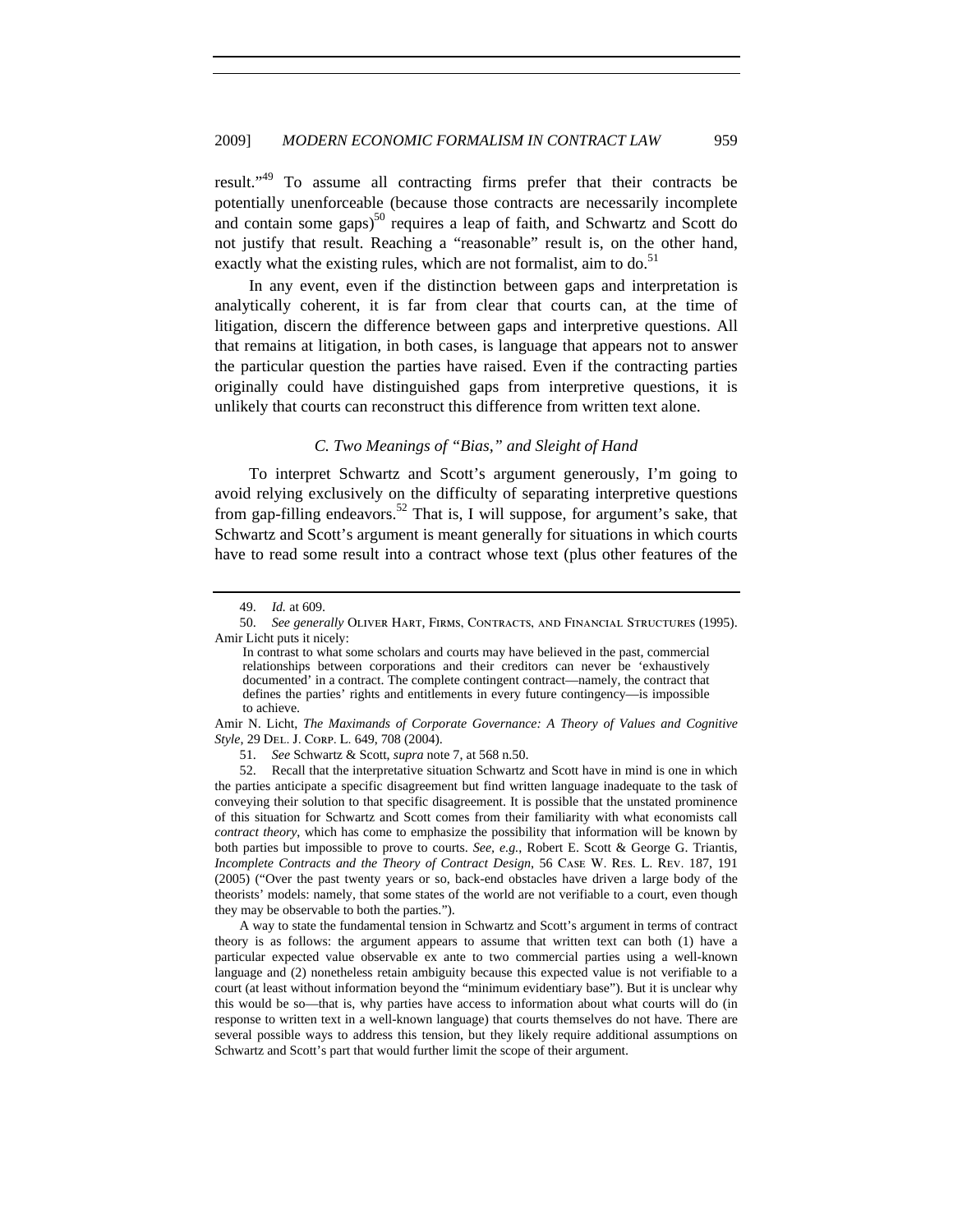"minimal evidentiary base") doesn't absolutely dictate that result, whether we call this activity "gap filling" or "interpretation." Even so, Schwartz and Scott's argument suffers from a deep problem that is essentially a conceptual mathematical error. By conflating different notions of "bias" and by assuming that very specific probability distributions apply to the courts' results in the cases they are considering, they more or less assume the result that they set out to demonstrate.

The central assumption that Schwartz and Scott make is that courts' average expected interpretive result will be the correct one. By referring to the "correct" result, I mean the one that the parties originally wanted (or perhaps would have wanted, given my extension of Schwartz and Scott's argument).<sup>53</sup> Simply put, there is no reason to suppose that this is correct; Schwartz and Scott justify the assumption by what amounts to sleight of hand.

Schwartz and Scott defend the notion that courts' expected result is the correct result by saying that "there is no reason to believe that courts will systematically deviate from the correct answer . . . in ways that are more or less favorable to particular parties or classes of firms."<sup>54</sup> This justification appears to confuse a casual definition of the word "bias" with a formal statistical definition of it. Even if we suppose that a court is not systematically prone to favor one party or kind of party over another, that supposition does not compel the conclusion that the meaning the court supplies to a contract will average at the particular meaning the parties previously reached.

<sup>53.</sup> I borrow the term "correct" from Schwartz and Scott, although it is unclear whether they mean precisely the same thing by it as I do. They first describe the notion in terms similar to mine: "The 'correct answer' is the solution to a contracting problem that the parties intended to enact." Schwartz & Scott, *supra* note 7, at 568–69. But then they elaborate: "Intention, however, is determined objectively and prospectively: A party is taken to mean what its contract partner could plausibly believe it meant when the parties contracted." *Id.* at 569. This definition of intention may suggest that the "correct" interpretive answer has nothing (directly) to do with the subjective agreement that the parties reached but instead with some objective meaning that their expressions to one another had.

There are several problems with viewing the "correct" meaning this way, however, even accepting for argument's sake that expressions can have objective meanings. Most simply, the two justifications Schwartz and Scott offer for courts' pursuit of "correct" interpretations support a subjective understanding of intent rather than an objective one (and suggest that they really have subjective agreements in mind). Schwartz and Scott say that courts should aim to reach correct interpretations because (1) courts should hold a contracting person to do only "what he had agreed to do," and (2) maximizing contracting surplus "is unattainable if courts fail to enforce the parties' solution but rather impose some other solution<sup>[</sup>, and courts should therefore] ascertain the solution that the parties actually adopted." *Id.*

More fundamentally for my purposes here, a defense of formalism approaches circularity if it *assumes* that the right target of contractual interpretation is the objective meaning of the parties' expressions. In other words, if Schwartz and Scott's argument is that courts ought to act formalistically because courts axiomatically ought to pursue a roughly formalist goal, there is little else for critics of the argument to do but reject the axiom.

For an insightful recent discussion of subjectivity and objectivity in contract law, see Lawrence M. Solan, *Contract as Agreement*, 83 Notre Dame L. Rev. 353 (2007).

<sup>54.</sup> Schwartz & Scott, *supra* note 7, at 575.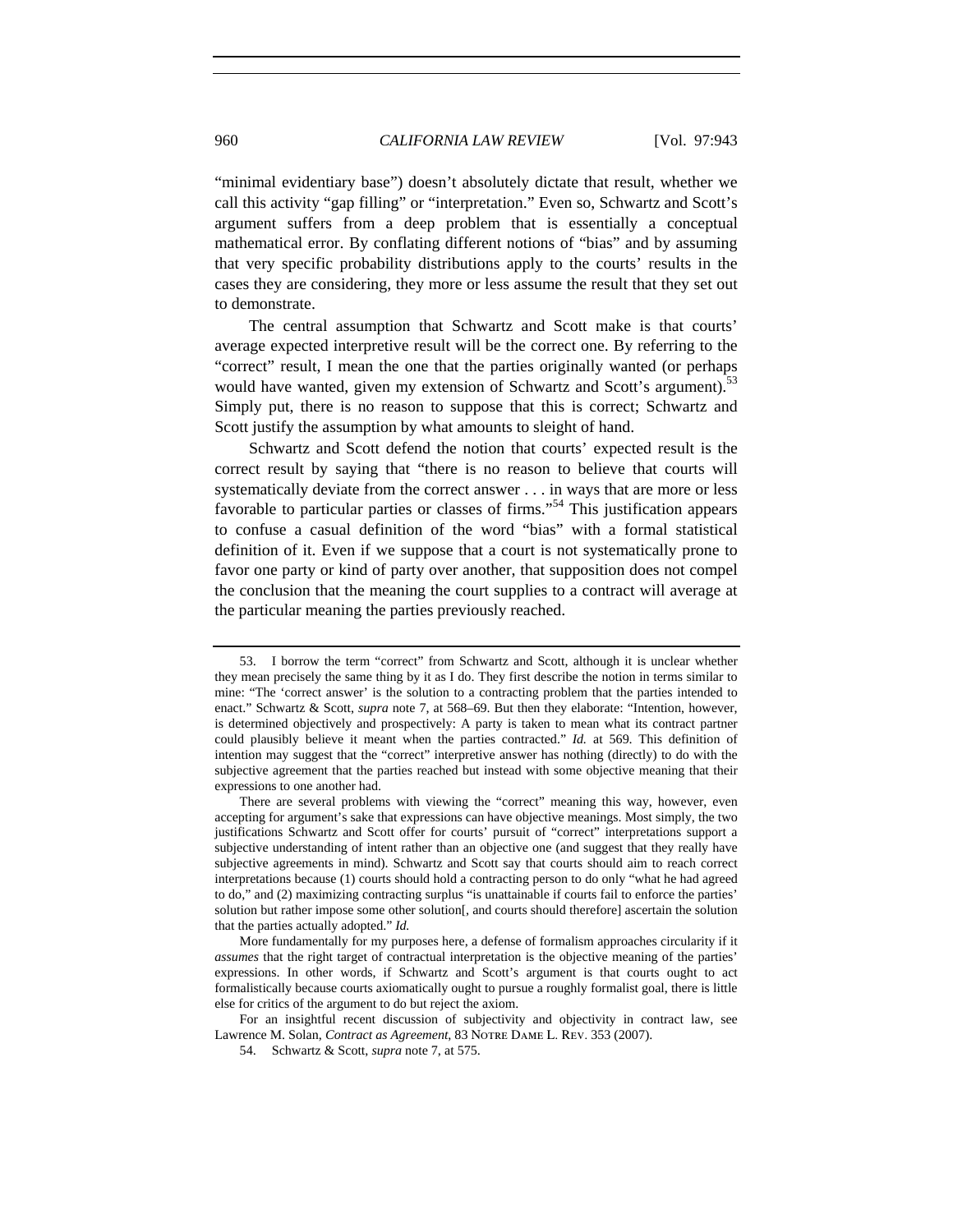#### *1. The Central Unjustified Assumption*

To see why this is so, consider the following situation, embracing Schwartz and Scott's abstraction of courts' interpretive decisions to points on a number line.<sup>55</sup> We are told that a court is going to pick some number from among all whole numbers (that is, from the range of numbers that looks like " $\ldots$  -3, -2, -1, 0, 1, 2, 3  $\ldots$ " where both ends extend to infinity). Furthermore, we are told that there is no more reason to suppose this number will be greater than fifty rather than less than fifty. From this, it might be tempting to conclude that the expected value of the number the court will pick is fifty. After all, if we have no reason to suppose that the court's number will be higher or lower than fifty, then it seems like each possibility is equally likely in fully symmetric ways, and thus the average value appears to be fifty. Reasoning in this way, however, is fallacious. Just because we have no reason to believe that the court's number is more likely to be greater than fifty than it is to be less than fifty, and vice versa, does not mean that the expected value of the court's number is fifty. Consider that we might *also* have no reason to believe the number is going to be higher or lower than sixty, or seventy, or any other given number.

Simply put, the mere lack of a suspicion of "bias" tells us nothing, alone, about expected values. We need some affirmative reason to think the average decision will be the correct one; otherwise, we could pick any other possible decision and still say: "The court has no systematic reason to veer up or down from this decision." Knowledge of expected values depends on knowledge of the likelihoods of the various possible outcomes; we cannot, from mere  $uncertainty$ , determine specific expectations.<sup>56</sup> As economic commentators have nicely put it:

Uncertainty is not equatable with risk [or probability]. Risk implies the existence of (and the knowledge of) a definable numerical series, the constituents of which can be identified and discounted. . . . Risk relates to knowledge of the appropriate probability distribution; uncertainty implies that we do not know whether any such distribution exists, and that in fact it may not exist. $57$ 

<sup>55.</sup> *Id.*

<sup>56.</sup> There is a rich literature on the distinction between probability and uncertainty, but that doesn't stop commentators from assuming that probability distributions are known when they are not. *See, e.g.*, Mark Perlman & Charles R. McCann, Jr., *Varieties of Uncertainty*, *in*  Uncertainty in Economic Thought 9 (Christian Schmidt ed., 1996) (summarizing several approaches to uncertainty); *cf.* Paul Davidson, *Some Misunderstanding on Uncertainty in Modern Classical Economics*, *in* Uncertainty in Economic Thought 21, 28 (Christian Schmidt ed., 1996) ("The current fad in mainstream economics is to argue as if all economic observations are part of time series realizations generated by stochastic processes."); *see generally*, Frank H. KNIGHT, RISK, UNCERTAINTY, AND PROFIT (1921).

<sup>57.</sup> Perlman & McCann, Jr., *supra* note 56, at 11–12.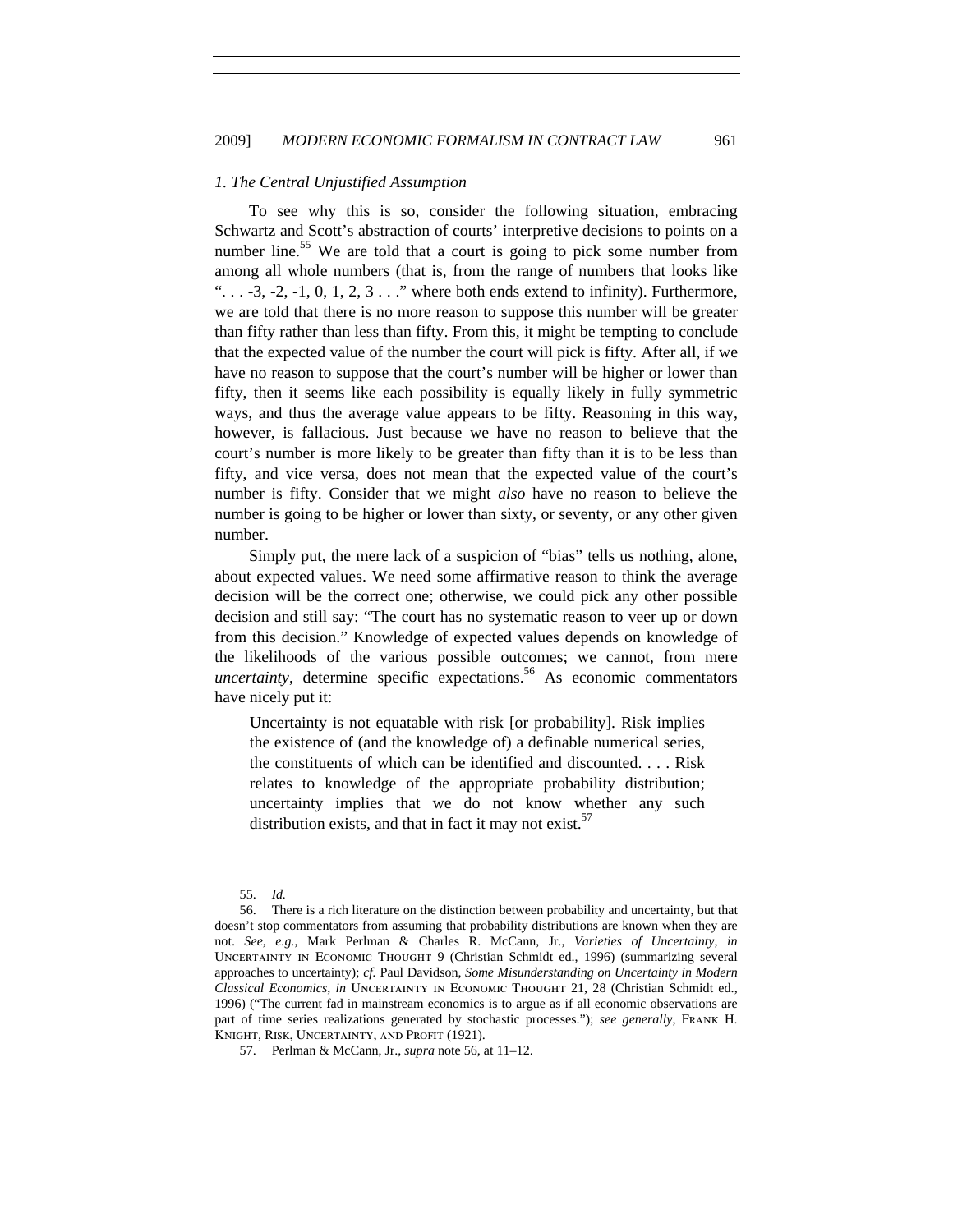In other words, in cases of pure uncertainty, there are simply no probability distributions to deal with and thus no way to compute expected values sensibly. How much would you pay for a chance at some amount of money, to be determined by an undisclosed procedure? Is there a God? Do we exist in a computer simulation?<sup>58</sup> The answers to questions like these are at best subject to rough *speculation* in subjective probabilistic terms, where probability distributions might be proposed and debated by people with particular intuitions, particular scientific understandings, different experiences with the world, and so forth.<sup>59</sup> But they are not subject to definite probabilistic analysis, as if a known expected value can be computed. Squarely and honestly recognizing uncertainty requires that we avoid resting arguments on the assumption that all uncertainty can be modeled by particular probability distributions. Just because the conflation between probability and uncertainty is convenient does not make it correct.<sup>60</sup>

#### *2. Assumptions Regarding Probability Distributions in General*

In considering what you'd rationally pay for a chance at an amount of money to be determined by an undisclosed procedure, infinities come into play and may obscure the analysis. In considering all possible sums of money, ranging in at least one direction toward infinity, there is no midpoint to speak of and thus not even a way to *begin* fixating on any potential "average" in the abstract, in any sense.

But even when there is a midpoint—that is, even when (as perhaps is usual) there are upper and lower limits on the possible outcomes of a case that alone, too, is insufficient to justify an assumption that the midpoint is the expected value. For one thing, medians (midpoints) routinely differ from means in many kinds of distributions. More generally, it would require specific knowledge, or at least a specific assumption, to associate the midpoint of a

<sup>58.</sup> *Cf.* Nick Bostrom, *Are We Living in a Computer Simluation?*, 53 Phil. Q. 243 (2003) (arguing that this possibility is perhaps more "likely" than typically supposed).

<sup>59.</sup> Strictly speaking, determining the expected value of a random variable requires knowing the expected distribution of that variable—that is, the range of possible values and their probabilities. *See* Thomas M. Cover & Joy A. Thomas, Elements of Information Theory 13 (1991). These expectations may be subject, of course, to subjective probabilistic beliefs, determined by intuition and background knowledge, but in the abstract they cannot be derived from scratch.

<sup>60.</sup> It is worth pointing out that neutrality to risk does not necessarily imply neutrality toward uncertainty. *Cf.* Daniel Ellsberg, *Risk, Ambiguity, and the Savage Axioms*, 75 Q.J. Econ. 643, 646 (1961) (proposing that individuals might not ignore uncertainty). Another response to Schwartz and Scott's argument, then, is that even risk-neutral firms may not be uncertaintyneutral. It is reasonable to imagine managers of risk-neutral enterprises preferring certainty to uncertainty on behalf of the enterprise, and to be willing to pay something for this, particularly given that nobody is really risk-neutral if the stakes are large enough: even the most rational firms are not risk-neutral with respect to life-or-death decisions for the firm, and pure uncertainty may imply that there is an opportunity for significantly negative results (or may at least make it impossible to rule out those results).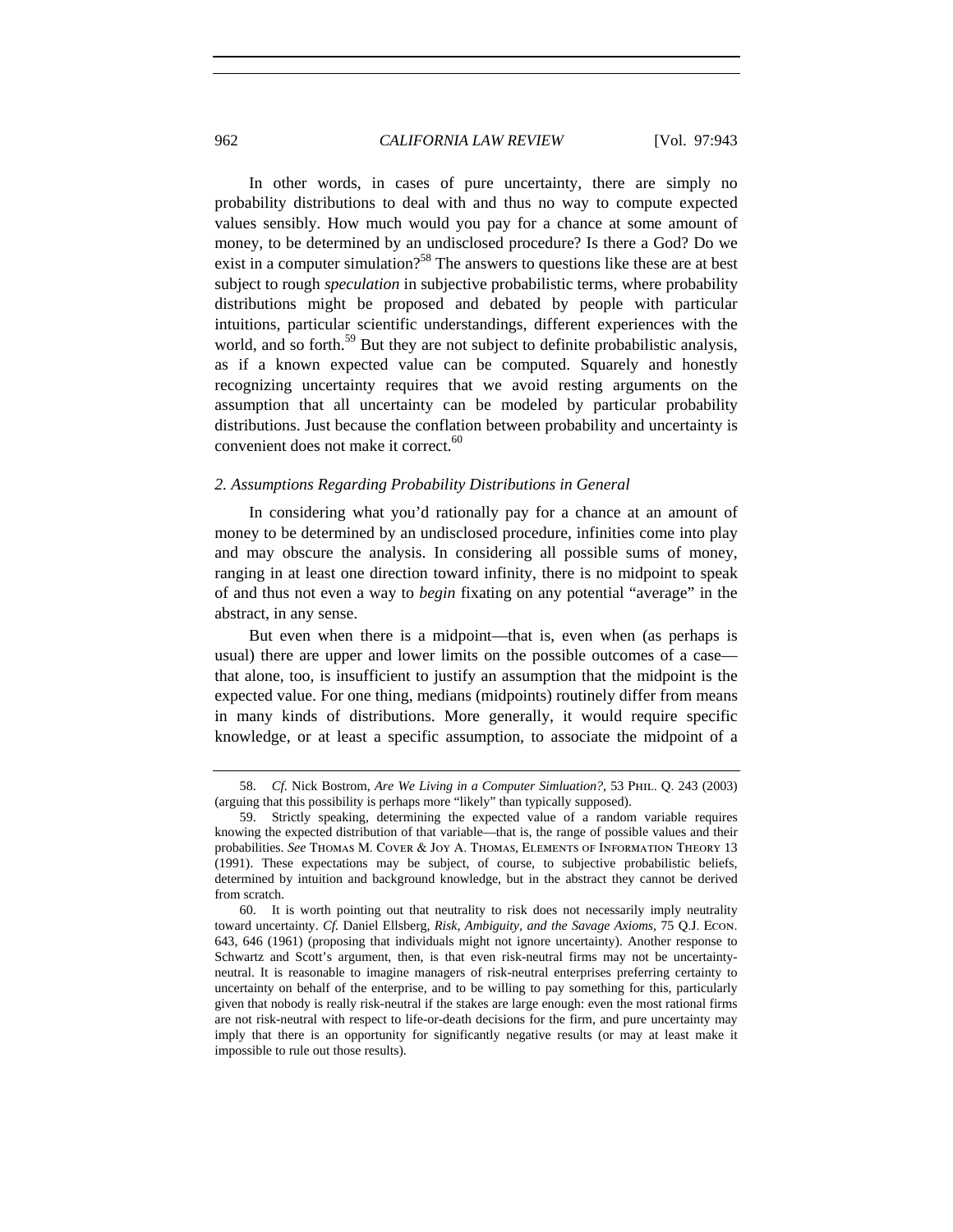range with any kind of average.

To illustrate, imagine that we know that in a particular contract case, the court isn't really considering awarding all *possible* measures of damages. Suppose instead that the terms of a case make it so that the only reasonably expected range for damages is \$20,000–\$60,000. In that case, it may superficially seem reasonable to suppose that the expected value of damages assuming we know nothing more than the range—is \$40,000, the average of the upper and lower limits. In some cases that may well be the expected value, but accepting it as a particular expectation requires a further specific assumption for instance, that all values within the range are equally likely to occur.

However, if it is not known that all values within a range are equally likely, merely assuming that they are is not helpful (or required by any kind of rationality or risk-neutrality). For instance, if you're told nothing other than that there are two possible outcomes of an abstract event, reason alone does not require that you assume the likelihood of each possibility is 50%. In fact, with pure uncertainty, 50% is just as arbitrary a bet as any other number. You might as well estimate probabilities purely on intuition, or make an entirely arbitrary guess. If you really don't know what the likelihood is of either of the two events, there is simply nothing more to say about the *probabilities* of those two events. The probabilities are unknown.

Indeed, in evaluating economic choices under conditions of pure uncertainty, it is better to say that there is *no expected value* than that the expected value is the average of possible cases' values. For example, suppose you're given the opportunity to participate, at a cost of \$14, in a game in which you're told you'll be given either \$10 or \$20, as chosen by an undisclosed procedure. Assuming you're risk-neutral, is it rationally required for you to pay \$14 for the bet, given that the average of the two possible outcomes is \$15? It may seem intuitive to think so, perhaps because many people have been conditioned to treat cases like this as if they're governed by probabilities. In fact, people do tend to suppose that, without knowing more, it's appropriate to say that the probability of each of the two possibilities (here \$10 and \$20) is 50%. But this simply isn't true. It is not *irrational* even for a risk-neutral party to turn down the bet. $61$  Without knowing or assuming more about the

<sup>61.</sup> This sort of reasoning may lead to results that appear counterintuitive. For example, suppose you have a choice between two alternatives. In one case, you're told you might be given either \$10 or \$20, to be decided by an undisclosed procedure. In the other case, you're told you might be given either \$5 or \$21, by another undisclosed procedure. Should you choose the first case over the second case just because the values average to \$15 instead of \$13? It may seem natural to do so, but this is probably only because we generally have intuitions that uncertainty never governs a case *entirely*—that is, that what's stated as uncertainty actually contains an element of probability too, so that we assume (for instance) that the two possibilities in each case are roughly equally likely (or that all the possible probability distributions favoring either direction somehow cancel out). But in fact, in cases of true uncertainty, you have no *reason* to pick one case over the other. You would not be *irrational* simply to flip a coin or to make an arbitrary decision between the two cases. One way of making an arbitrary decision would be to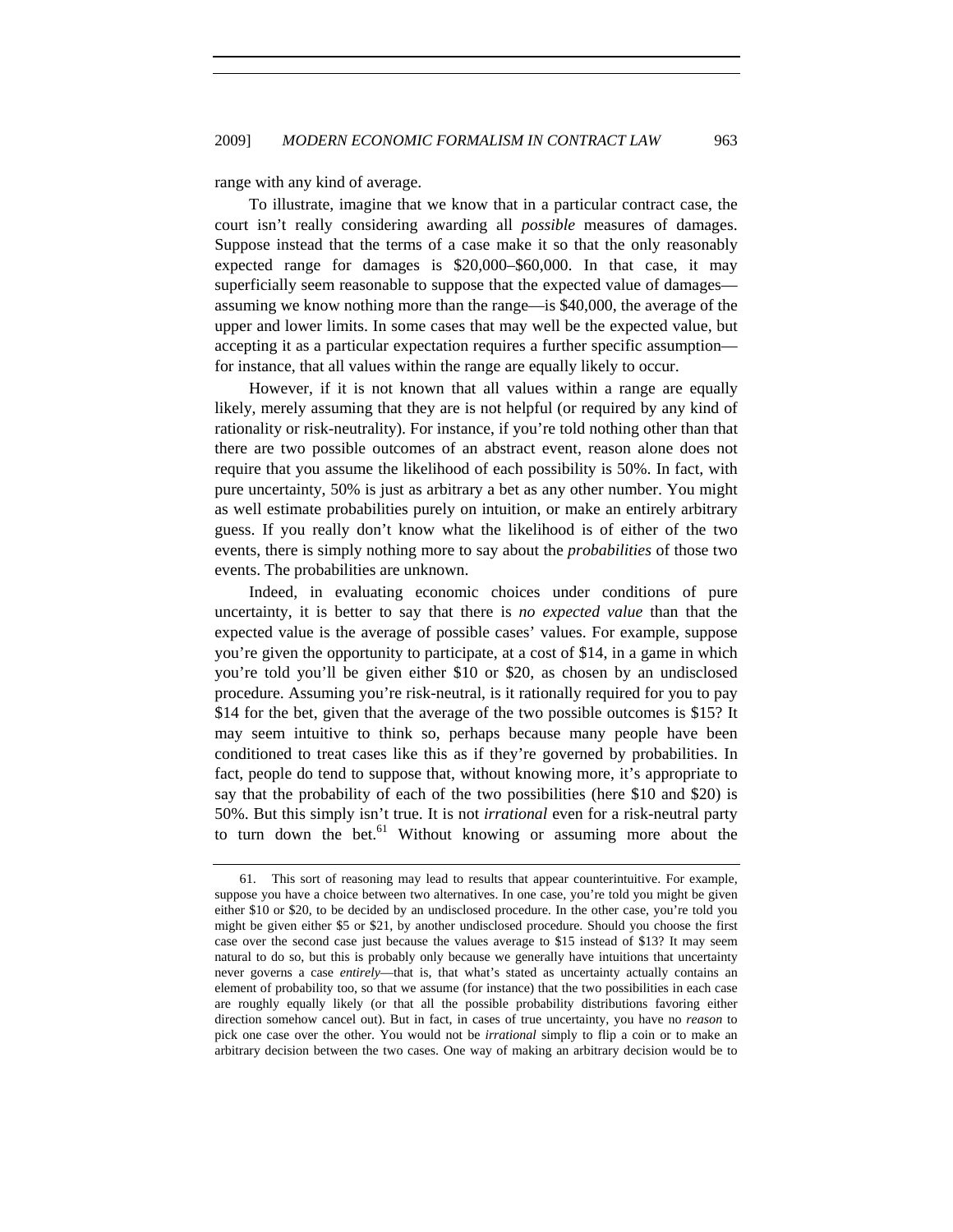probabilities of each possible outcome, the bet has no expected value.<sup>62</sup> Therefore you have little reason to play or not to play; you might as well make the decision arbitrarily, or decide based on some methodology other than a rational calculation of the odds. $63$ 

The point of this admittedly abstract example is to suggest that there is no reason, theoretically or by default, to assume that events with truly unknown probabilities are equally likely to occur. Similarly, it is not always correct to assume that unknown data spreads evenly through a range of possible values, as in the sample contract case I mentioned earlier, where the possible damages range from \$20,000 to \$60,000. In some cases (as with truly random data), values might indeed be expected to spread evenly through the range. In others, the data may fit a normal distribution (a bell curve). But sometimes, and perhaps often, it might conform to neither of those preconceived templates, in which case computing the expected value of the distribution—that is, the weighted average—requires much more information than the endpoints of a range.

For instance, suppose we need to determine the weighted average speed at which manmade vehicles are operated and that all we know is that, on one end of the spectrum, there are scooters that move at about 20 miles per hour and that, on the other hand, there are rocket ships that move at about 20,000 miles per hour. It would be wrong to assume from this information that the weighted average speed of manmade vehicles is the average of the two ends of the spectrum that we're aware of—in this case, 10,010 miles per hour. The result, on just the information we're given, is simply *uncertain*; we don't have enough information to answer the question, knowing only the range of possible values. If we're forced to make a decision, choosing the midpoint is not specifically more problematic than any other alternative, but it also has nothing specially to recommend it, except perhaps intuitions that we know more than we initially thought we did about the probability distribution at issue. For example, we might decide that we have some reason to think, perhaps based just on background experience, that normal distributions occur more frequently in problems like these than other sorts of distributions.<sup>64</sup>

throw up your hands and say, "Well, I'm just going to assume that all possible outcomes are equally likely!" Whether this is a *good* way to proceed or not depends on unknown conditions, like what the probability distributions of the events really are.

<sup>62.</sup> We do know, however, that if an expected value exists, it must be between \$10 and \$20, inclusive. More to the point, the result must be either \$10 or \$20. Accordingly, a rational, risk-neutral party ought *not* to turn down the bet if it costs \$10 or less, and certainly ought to turn it down if it costs \$20 or more.

<sup>63.</sup> In practice, it may well be reasonable to be averse to uncertainty when facing artificially constructed bets like this because in the real world, blatantly stated uncertainty may be intended to obscure bad faith or other sorts of practices adverse to the bettor. *Cf.* Deborah Frisch & Jonathan Baron, *Ambiguity and Rationality*, 1 J. Behav. Decision Making 149, 152–53 (1988) (offering several reasons people may avoid uncertainty).

<sup>64.</sup> Bell curves—normal distributions—have wide applications in many fields, ranging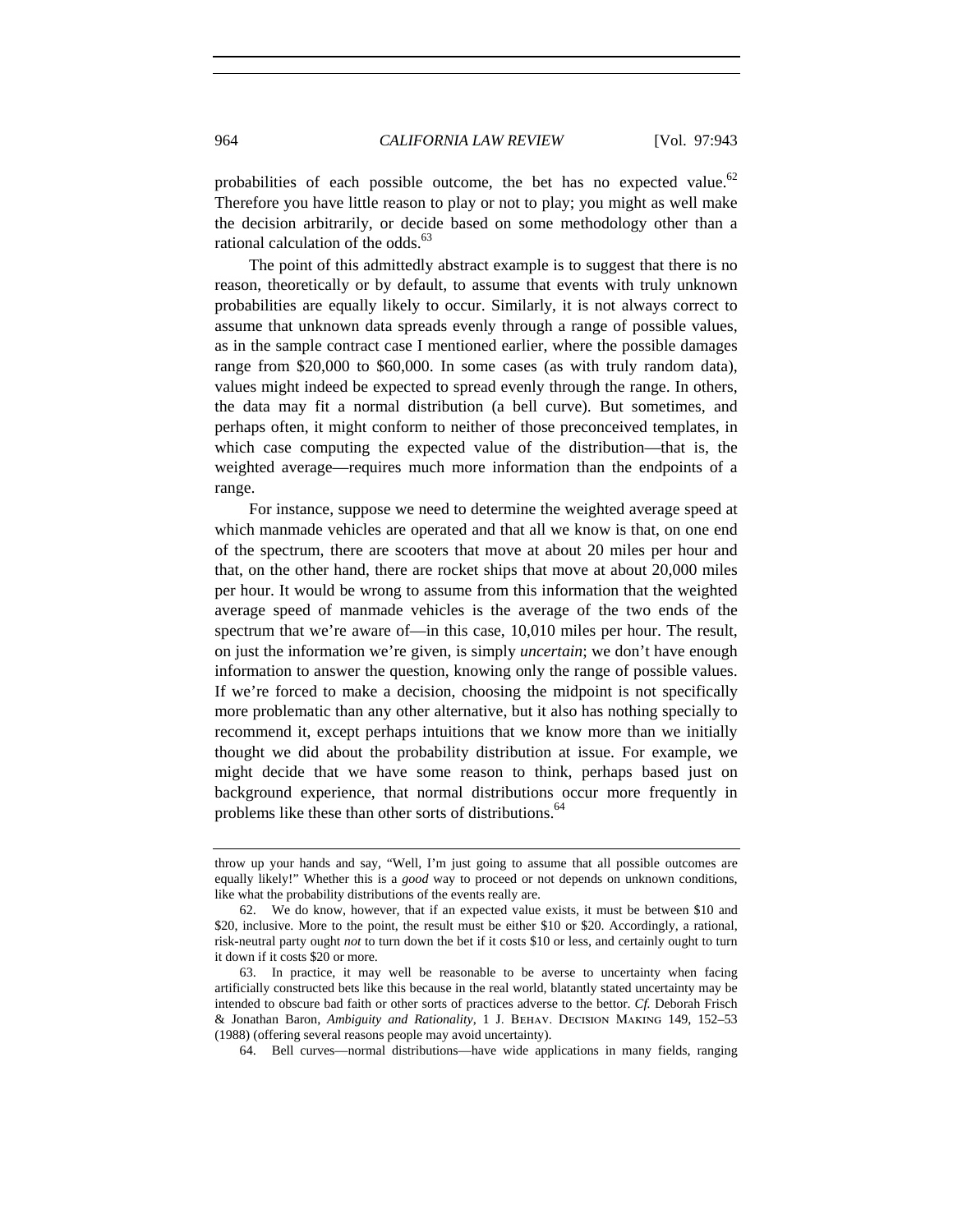Given real uncertainty, there are a variety of approaches we can adopt to predict litigation outcomes. We can, like Schwartz and Scott, introduce a new assumption that the distribution of the values that we're interested in happens to conform to a bell curve, or another similar shape that centers on the midpoint of an expected range. But for this to be a plausible approach, we need some *reason* to make this assumption. Thus, for Schwartz and Scott's argument in favor of formalist contract interpretation to be correct on its own terms, we need to recharacterize its central assumption. It is not sufficient merely for courts to be "unbiased." Instead, institutional considerations about courts in general, or courts interpreting contracts in particular, must lead us to believe that in cases where parties present alternative interpretations of a written contract, the court's expected holding will average exactly to the ex ante agreement of the parties. This assumption seems heroic and implausible as a general matter, and I consider reasons it is specifically unlikely to be true in the next Section.

# *3. Expected Values and Probability Distributions in Contract-Interpretation Cases*

In the prior Section, I showed that *in the abstract*, there is no justification for assuming the particular probability distribution that Schwartz and Scott assume. That is, on its own formal terms alone, the argument is unjustified. But of course we're not limited to pure mathematical models in trying to predict the outcome of contract cases; we can draw on experience with and knowledge about courts and contract cases in doing so. In the cases Schwartz and Scott have in mind, however, practical and institutional considerations about courts and contract cases strongly suggest that courts employing the "minimum evidentiary base" will not, on average, reach the correct result.

In contract-interpretation cases generally, we have no practical reason to imagine that courts will center on precisely the result that the parties originally had in mind. Schwartz and Scott occasionally seem to recognize this point; for instance, they observe in a somewhat different context that, if a party unduly persuades a court that an incorrect result is correct, the court's result could be anything at all, rather than settling on a specific average that the parties had in mind:

For example, assume a contract uses the word "red," and a disappointed party persuades the court, wrongly, that the contract

from pure mathematics and physics to psychology and natural science, because they happen to fit a variety of data well. There are sound theoretical reasons for this (simply put, it is the shape that results, given certain assumptions, from the additive combination of independent random selections of values), but it is wrong to assume without more that an unknown distribution is necessarily normal. *See* Enders A. Robinson, Statistical Reasoning and Decision Making 61 (1981) ("Despite [the] seeming universality of the normal distribution, we cannot expect it to apply to every measurement . . . .").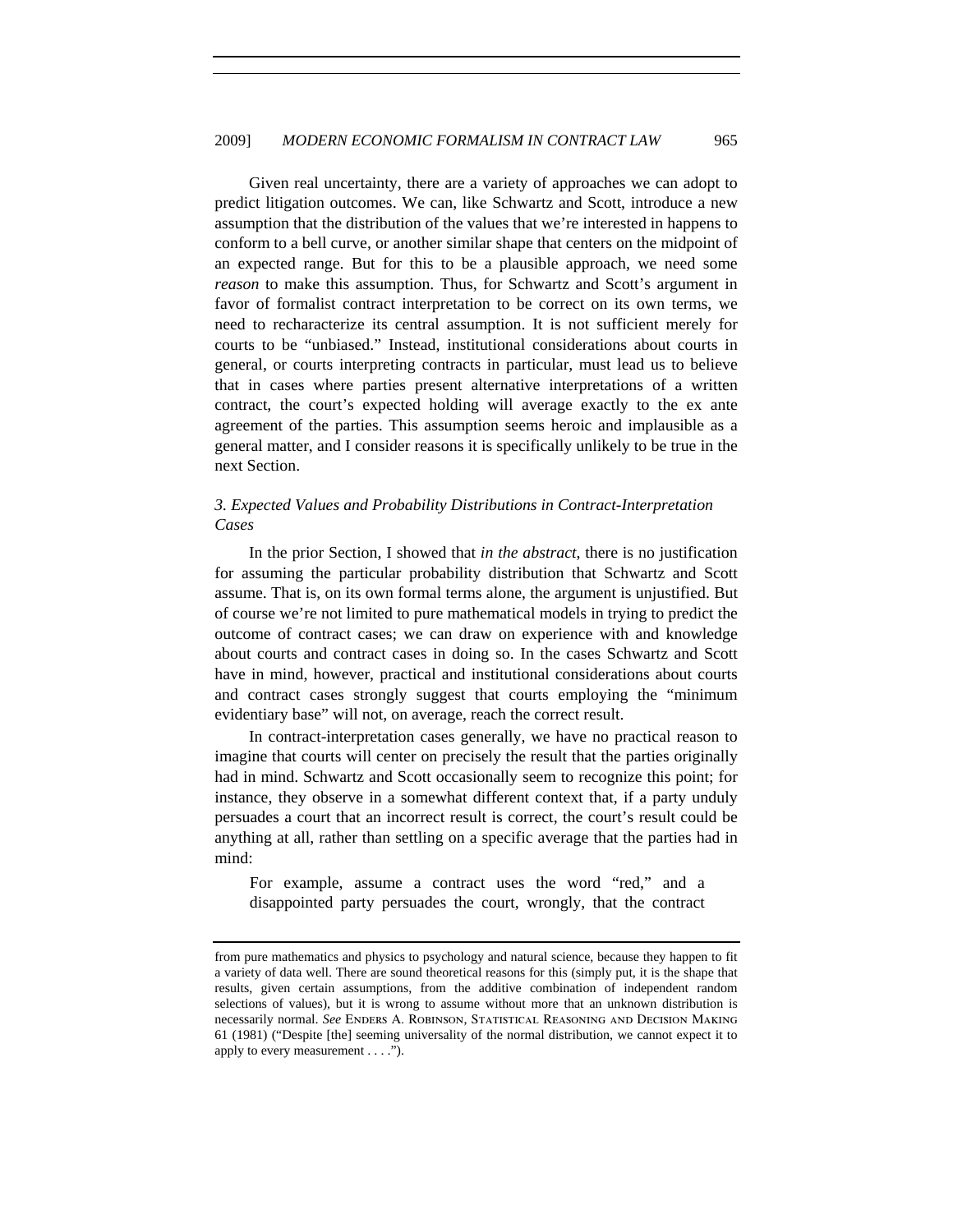was written in a private language in which the word "red" meant "green." Both red and green are vague. In this example, the space of possible judicial interpretations would center around some instance of the concept "green," but the court here could not be right on average. It would be attempting to find the correct shade of green while the parties, ex ante, wanted a court to find the correct shade of red. When courts are mistaken regarding the contract's language, their constructions must be inefficient  $\ldots$ .<sup>65</sup>

It is exceedingly difficult to construct a principled basis that allows Schwartz and Scott to separate the two cases—that is, to differentiate ordinary interpretative inquiries from those in which a court has been inappropriately persuaded by a party of an incorrect interpretation. Schwartz and Scott *reach* the two cases differently: in one case, they imagine that courts are interpreting a well-known word; in the other, they imagine that the very choice of an interpretive *language* is at stake, and choosing the wrong language (for instance, a private language of the parties as opposed to what Schwartz and Scott call "majority-talk")<sup>66</sup> will dictate the wrong result. But of course, the only difference here is a question of which particular framing is adopted: we could ask both (1) why, in the case of ordinary interpretation, a court might not be incorrectly persuaded by one of the parties, after which the result will necessarily be wrong and (2) why, in the case of language selection, we don't begin our analysis prior to the point that the court has been led down an erroneous path.

In any event, regardless of how the inquiry is framed, there is simply no reason to suppose that the average result (when using just the written text of agreements and other components of the minimal evidentiary base) will be the correct result. Schwartz and Scott's only justification for this proposition is that contracting parties know that if their contracts are too vague, the "mean  $[interpretation]$  could be anywhere."<sup>67</sup> To ensure that the expected interpretation is knowable rather than unknown, "firms will attempt to write contracts with sufficient clarity to permit courts to find correct answers, though with error."<sup>68</sup> As noted briefly earlier,  $69$  Schwartz and Scott seem to be aiming to justify only the assumption that courts *can* find the correct interpretation using the minimal evidentiary base (which, recall, includes the contract's written text, a narrative of the contract's performance, a dictionary, and general background knowledge). This may well be true. But they offer no real justification for the proposition that the correct interpretation will be at the weighted center of the probability distribution they imagine will characterize

<sup>65.</sup> Schwartz & Scott, *supra* note 7, at 587.

<sup>66.</sup> *Id.* at 586.

<sup>67.</sup> *Id.* at 577.

<sup>68.</sup> *Id.*

<sup>69.</sup> *See supra* note 35.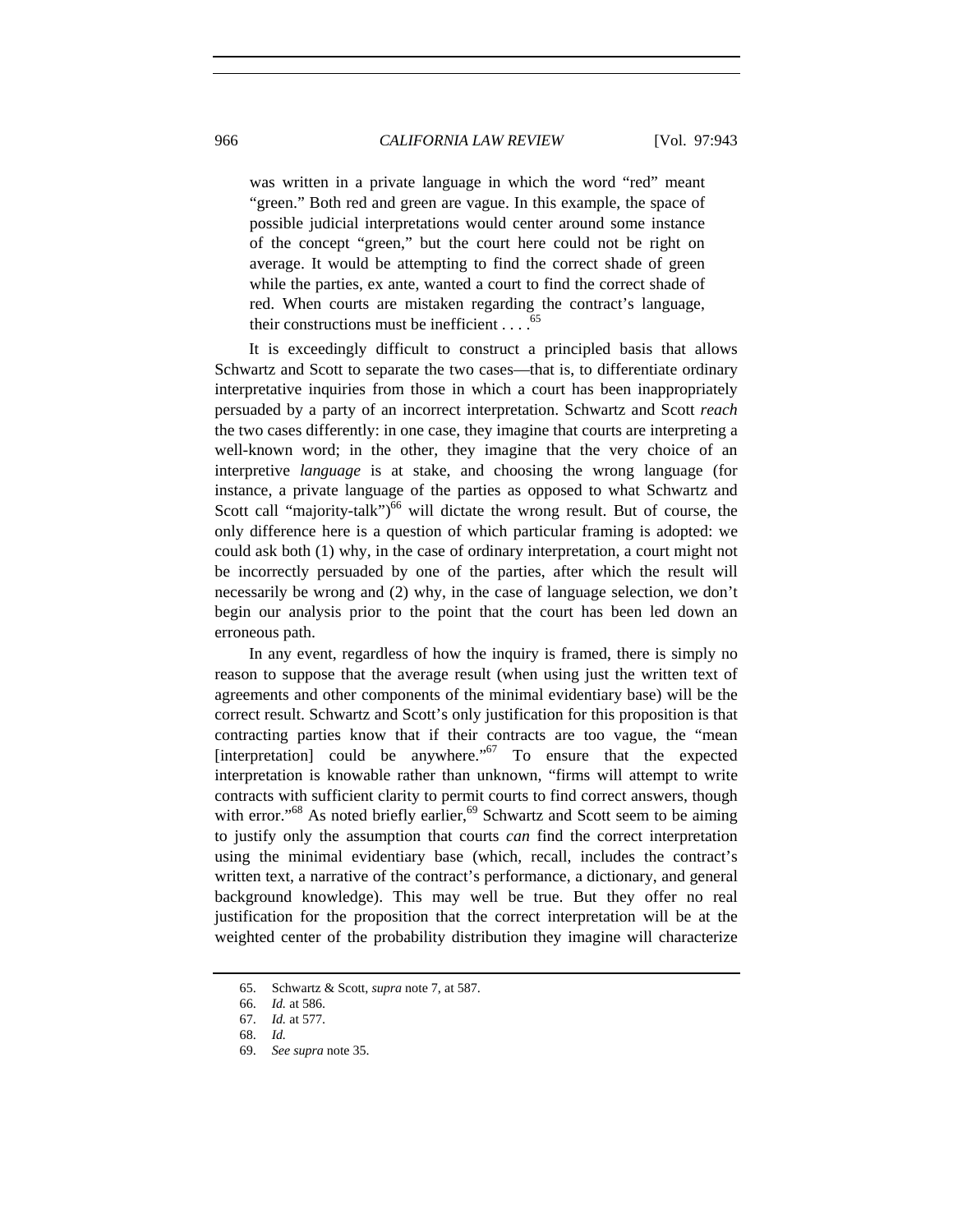courts' decisions. Thus, they more or less assume their conclusion: their argument is essentially that *if* formalist textual interpretation is good enough to reach correct interpretations on average, then it is good enough.

There are several reasons to suppose that, in fact, parties' incentives to draft agreements carefully are insufficient to ensure that adjudication based on the minimal evidentiary base will allow courts' decisions to average to the parties' real agreement. Indeed, these incentives seem mostly irrelevant in the cases Schwartz and Scott have in mind. For cases in which courts need to construct meaning—either for poorly chosen language or gaps—whatever incentives the parties had to draft their contract carefully were already insufficient to avoid the lack of clarity that led to litigation. Such cases are not especially susceptible to a suggestion that "[i]t is optimal for risk-neutral firms to invest resources in drafting until the writing is sufficiently clear, in an objective sense, so that the mean of the distribution of possible judicial interpretations is the correct interpretation."<sup>70</sup> There may simply be a limit to the effectiveness of incentives to draft language carefully. Moreover, it is hard to imagine that contracting parties have precisely enough of an incentive to draft language carefully enough so that courts' average interpretation will be correct but *not* carefully enough to avoid the dispute in the first place.<sup> $1$ </sup>

As a more general matter, even if it were sometimes true that commentators could agree on a specific expected distribution of interpretive responses to text by a court, it is systematically unlikely to be true in contract cases, particularly in the kind of contract cases Schwartz and Scott have in mind. For contract cases generally, compared to accident-law or criminal cases, there is little opportunity to aggregate repeated "runs" of the very similar cases in order to build a reliable probability distribution.<sup>72</sup> For the specific kinds of cases Schwartz and Scott have in mind, in which parties intend for language to mean something specific but the language simply fails to achieve its purpose in ways the parties couldn't expect, there is no reason to believe the court can, from this erroneous or sloppy language alone, reach interpretations that average

<sup>70.</sup> Schwartz & Scott, *supra* note 7, at 577.

<sup>71.</sup> Drafting, moreover, has a cost that is certain—whereas litigation's cost is presumed to be small (because it must be discounted by the likelihood of litigation) at the time the contract is drafted. Indeed, the increased drafting costs under Schwartz and Scott's suggested formalist approach may well be greater ex ante, in an expected-value sense, than the extra costs associated with more accurate contract interpretation during litigation.

Similarly, formalism can encourage too much precaution in drafting, and it also might promote sharp drafting practices in bad faith by parties that hope to slip apparently irrelevant text past their counterparties (which in turn promotes further precaution in drafting), perhaps to introduce new clauses where the likelihood of a particular kind of potential sloppiness in drafting might be expected to bias in one's favor, and so on.

<sup>72.</sup> *Cf.* Perlman & McCann, Jr., *supra* note 56, at 12 ("[One] kind of uncertainty stresses the absence of enough experiences which will yield a stable probability function. Given sufficient cases, a distribution can usually be found; but just how many cases (how much 'experience') is required cannot be known *a priori*.").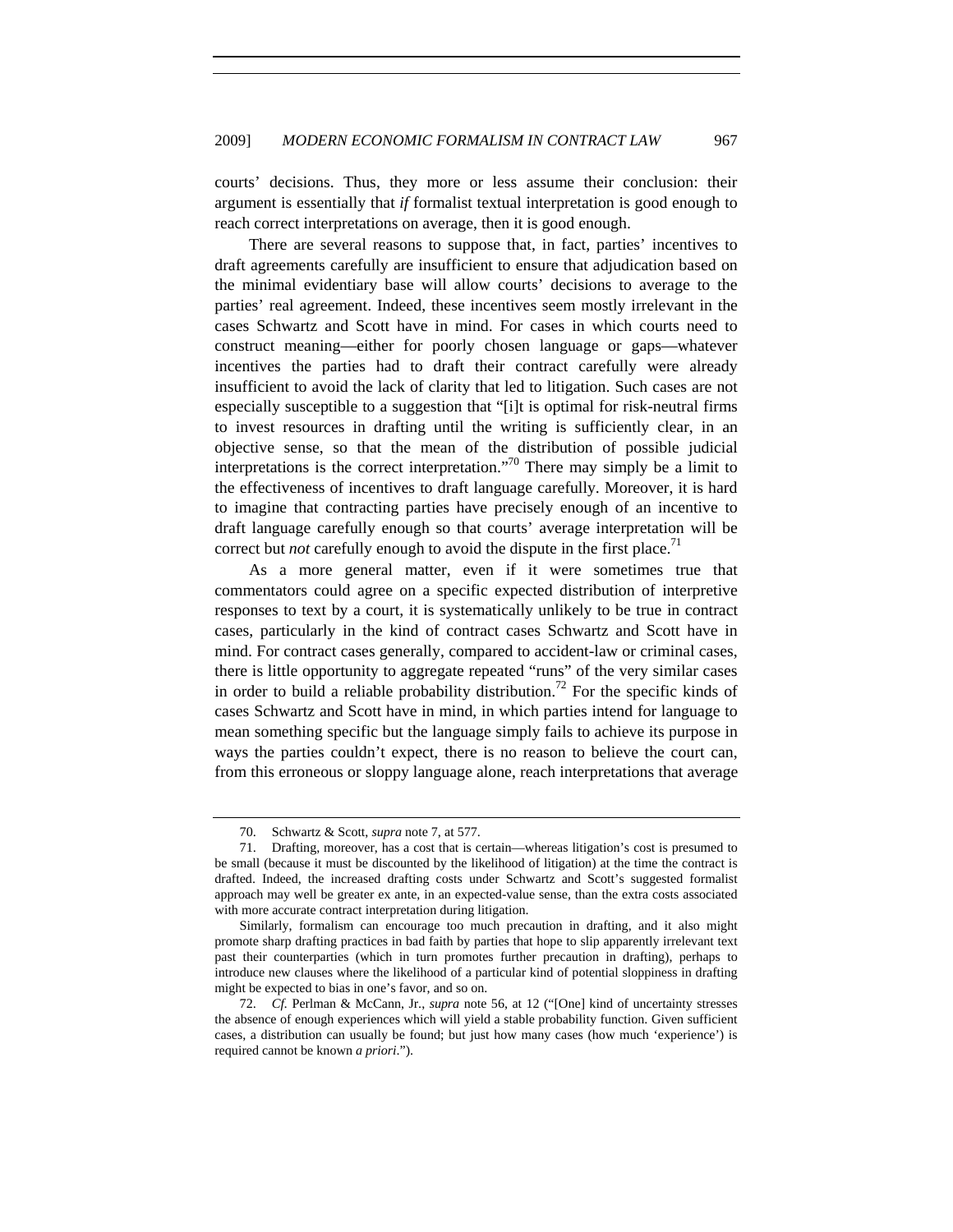to the correct decision. Indeed, sloppy language is an especially poor candidate for text that, standing more or less alone, can produce a correct meaning on average.

A related point is that in cases involving sloppy language, which largely approach "mistake" cases, the cost of correcting a contract that is before the court is likely to be small. The solution will probably not require complicated evidence; instead, straightforward facts about how the term in the contract fails to achieve the parties' intent will likely suffice. This is because sloppy language is likely to be the result of a lapse, or mechanical error.<sup>73</sup> It is possible for such a lapse to result in unintended language that the parties could nonetheless plausibly have agreed on (thus making the error more difficult to demonstrate), but given that such plausible agreements are a small set of all possible uses of language, it is more likely that the lapse will be evident and easily correctible.<sup>74</sup>

To summarize, whether we are faced with (1) sloppy language that we know failed to reflect the agreement of the parties or (2) a contract provision that is so vague that a court must fill the gap, it seems particularly unlikely that the court's interpretations will average to precisely the right answer from the text (and other minimal evidence) alone.

#### *D. The Possibility of Settlement*

Schwartz and Scott's argument fails for an independent reason: even assuming its various assumptions were correct and that its model of probability held, it fails to take into account the incentives to settle cases that different legal rules might create. Schwartz and Scott paint the following picture of the costs and benefits of considering information beyond the "minimum evidentiary base" when interpreting contracts:

As the evidentiary base approaches  $B_{\text{max}}$  [the maximal evidentiary base, which includes testimony about industry custom and many other sorts of information], the variance in the [court's] error . . . approaches zero. A risk-neutral party cares about the mean of the interpretation distribution but not the variance. This is because the variance term measures risk while risk-neutral parties are indifferent to risk. Therefore, it is enough for a risk-neutral firm that the expected interpretation . . . equals the correct interpretation . . . . Put another way, a firm's preference at contract time is to have courts make interpretations on the minimum evidentiary base unless it would be

<sup>73.</sup> *Cf.* Cooter & Ulen, *supra* note 2, at 354 (discussing "lapses"); Melvin A. Eisenberg, *Mistake in Contract Law*, 91 Calif. L. Rev. 1573, 1584 (2003) (defining "mechanical errors" in "mistake" cases as "physical or intellectual blunders that result from transient errors in the mechanics of an actor's internal machinery . . . .").

<sup>74.</sup> *See* Cover & Thomas, *supra* note 59, at 209–11 (discussing formal models of error correction).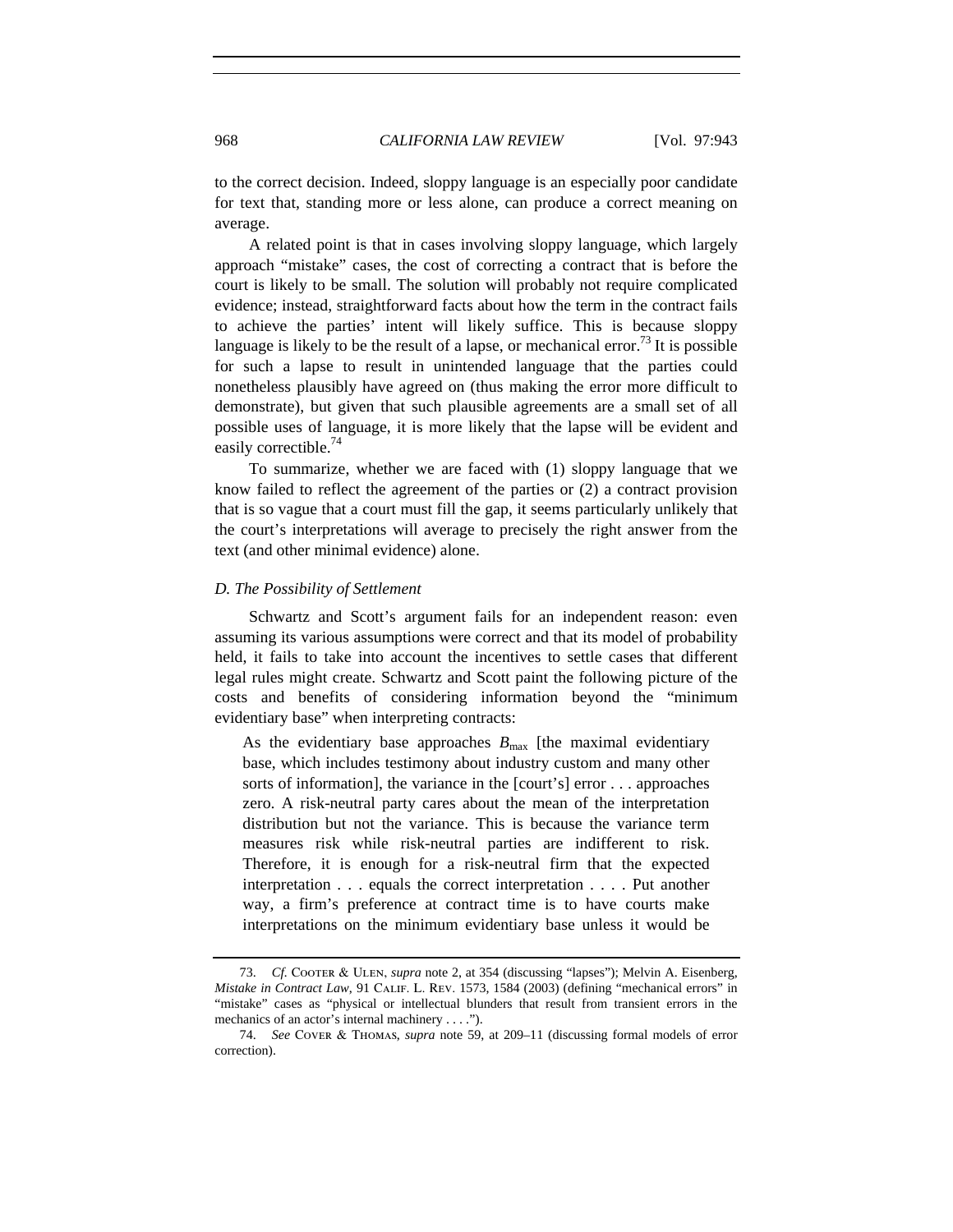costless to widen the base. But it is not costless.75

In other words, Schwartz and Scott's central aim, in discussing contract interpretation, is to show that even if more evidence tends toward theoretically perfect interpretive results, risk-neutral contracting firms will prefer that a minimal evidentiary base be used, in order to save on costs once litigation has begun.

Such an analysis, however, fails to consider how parties might respond to a legal rule in which the evidence that they expect will be introduced will lead to a better interpretive result (or a narrower range of possible results). To begin with, it is important to emphasize again that, in Schwartz and Scott's model, the "correct" interpretive result is something the parties had in mind when they initially reached their agreement.<sup>76</sup> This follows from the fact that they reached a specific agreement on the issue in question, and Schwartz and Scott also state it as an explicit assumption: parties need to have a particular expected average interpretive result in mind for Schwartz and Scott's analysis to work at all.<sup>77</sup> Thus, we can reasonably suppose that at the time of litigation, both parties still know what the theoretically correct interpretive result is. This result favors one party: the Ideal Winner, whose conduct conforms to the agreed-upon terms of the contract. The other party, the Ideal Loser, stands to benefit only if it can fool the court into adopting an alternative (incorrect) interpretation.<sup>78</sup>

But assuming that the parties can introduce information from the maximal evidentiary base, we have—by Schwartz and Scott's hypothesis—a situation where the court is expected to reach the correct result, or at least an interpretation very near the correct result. In this situation, the Ideal Winner and the Ideal Loser face a relatively simple antagonistic game: the Ideal Loser can try to introduce evidence that skews the decision in his direction, but he knows that if he does this, the Ideal Winner can attempt to introduce further evidence so that the court has all it needs to reach the correct result.<sup>79</sup> Thus, in a litigation setting that permits the introduction of maximal evidence, the Ideal Loser

<sup>75.</sup> Schwartz & Scott, *supra* note 7, at 576.

<sup>76.</sup> Even if saying that an interpretation is "correct" means something else—*cf. supra* note 53—my analysis here depends only on the ability for parties to know what the "correct" result is. This ability is a cornerstone of Schwartz and Scott's argument: without it, the parties have no expected interpretive result from which Schwartz and Scott can derive the parties' preference for the minimal evidentiary base in the first place.

<sup>77.</sup> *See, e.g.*, Schwartz & Scott, *supra* note 7, at 574.

<sup>78. &</sup>quot;Winner" and "loser" refer here to litigation positions; the point isn't that the contract favored one "winning" party overall ex ante, but that it favors one party's interpretive position ex post.

<sup>79.</sup> This could be explained in more formal terms with payoff matrices, but ordinarily such formalization is unnecessary. For the leading economic perspective on settlement and litigation, which is consistent with my analysis in this Section, see George L. Priest & Benjamin Klein, *The*  Selection of Disputes for Litigation, 13 J. LEGAL. STUD. 1, 6–17 (1984). As Priest and Klein recognize: "In litigation, as in gambling, agreement over the outcome leads parties to drop out." *Id.* at 17.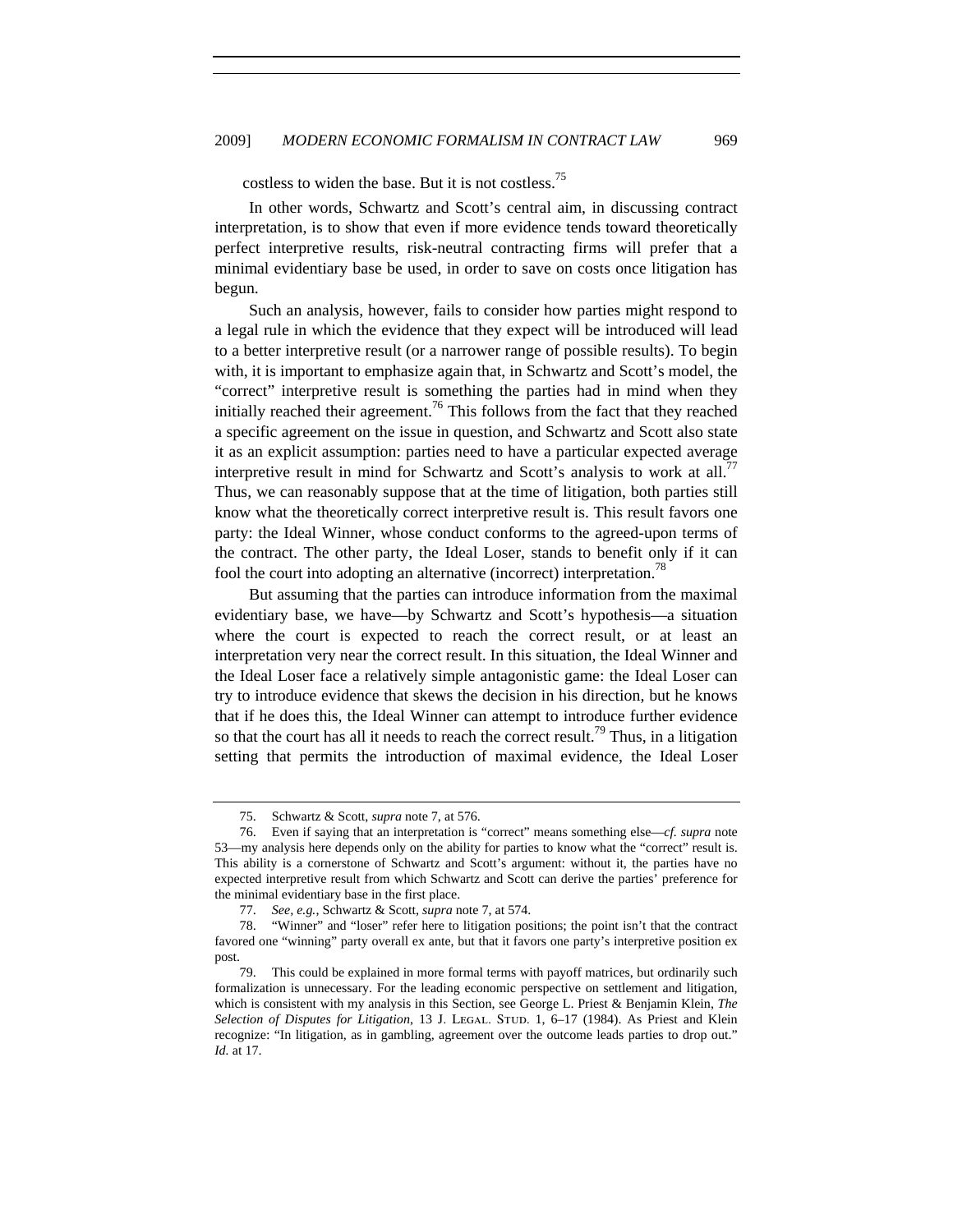knows he cannot win, at least as long as the Ideal Winner is paying attention.<sup>80</sup> At best, the Ideal Loser can force the Ideal Winner to incur some additional litigation expenses. But that strategy would cost the Ideal Loser something too—in fact, probably roughly the same amount.<sup>81</sup> As a result, when all evidence may be heard, Schwartz and Scott's model should predict that rational parties will settle on the interpretive issue in question: the result of the dispute is (according to Schwartz and Scott) nearly certain, and the parties have little reason to incur litigation expenses just to find out what they already know.<sup>82</sup>

If the parties can perfectly estimate the court's expected interpretations on the minimal evidentiary base (as Schwartz and Scott assume), we would expect them to settle as well, assuming (as Schwartz and Scott also do) that the parties are both rational and risk-neutral. Thus, at best, there is no difference between formalist and non-formalist legal rules; we would expect rational, risk-neutral parties to settle in all cases.

If, however, we allow for the possibility that the parties will fail to settle, perhaps because some transaction costs associated with settlement are large (maybe the parties, though otherwise rational, simply don't like one another) or because at least one of the parties is irrationally optimistic about his chances of getting a favorable ("biased") interpretation from the court, then we would expect a rule that allows the maximal evidentiary base to be systematically *better* that one that allows smaller bases. This is because, as the variance in the court's expected result decreases, there is simply less to be unduly optimistic about; the expected result is more certain, and there is systematically less reason to litigate.

If this argument seems naggingly facile, it is probably because its purpose is only to respond to an argument that by its own terms sets rules for litigation

<sup>80.</sup> Strictly speaking, the Ideal Loser would need to expect the Ideal Winner to be rational—an assumption that is not always correct, but one that we can take for granted here since Schwartz and Scott's argument depends thoroughly on the rationality and risk-neutrality of firms that enter into contracts with one another.

<sup>81.</sup> It is possible for the expected costs of litigation between the parties (or other features of the situation, like the parties' relative resources to devote to litigation and their ability to externalize litigation costs) to be skewed such that the Ideal Loser has an incentive to threaten to introduce evidence just to require the Ideal Winner to incur greater settlement costs, and thus to extract a larger surplus from settlement. *See* COOTER & ULEN, *supra* note 2, at 446–47 (describing how differences in the parties' litigation costs can distort incentives to settle lawsuits). However, this possibility is unlikely to be significant in the cases Schwartz and Scott describe: both parties are firms and are litigating the same contract. In any event, Schwartz and Scott aim for their model to apply generally, not only when a variety of further specific assumptions regarding the litigation environment hold.

Similarly, my discussion of settlement assumes that parties have access to roughly symmetric information regarding the litigation; this, too, should be an unobjectionable assumption given the intended scope of Schwartz and Scott's argument.

<sup>82.</sup> *See id.* at 443–46 (arguing that fully rational parties facing the same litigation costs will fail to settle lawsuits only when at least one is unduly optimistic, a situation that cannot occur if the result is nearly certain).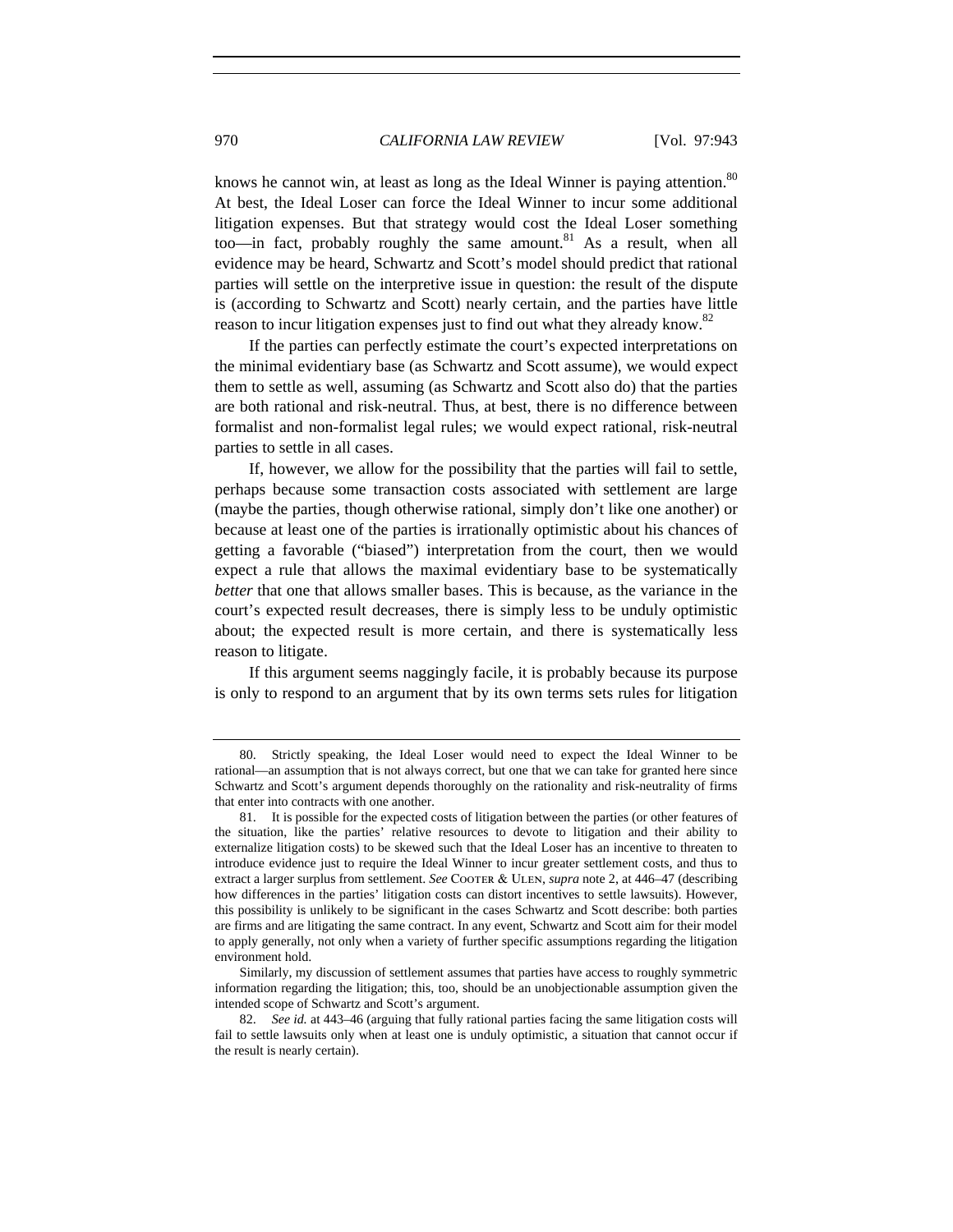under which litigation ought, by the argument's assumptions, never to occur.<sup>83</sup> In responding in this way, I don't mean to suggest that interpretive rules that are sensitive to a wide range of evidence ordinarily do, in fact, encourage settlement. I have little reason to think such rules particularly would or wouldn't do so. My observation is only that following through on Schwartz and Scott's own assumptions leads either to a situation in which litigation never occurs or one in which the formalist rule they propose is systematically worse than its alternative.

#### *E. Summary*

Schwartz and Scott purport to show that at least when parties to a contract are firms, rather than individuals, they will prefer that courts interpret contracts using only the text of written agreements, a history of performance, a dictionary, and some basic background knowledge.<sup>84</sup> Given this preference, Schwartz and Scott maintain that courts should oblige: doing so will maximize the surplus for the parties. In short, Schwartz and Scott's discussion of formalistic contract interpretation is a nicely representative argument for rational ignorance on the part of courts: their argument is that the costs of processing additional information outweigh the benefits of doing so.

In some sense, Schwartz and Scott's discussion is intended simply as a prediction of preferences among contracting firms: "Typical firms prefer courts to make interpretations on a narrow evidentiary base whose most significant component is the written contract.<sup> $35$ </sup> In addition to making their prediction through formal analysis, they also suggest that it is empirically true: "There is considerable evidence that firms prefer a formalist adjudicatory style.<sup> $86$ </sup> To support this claim, however, Schwartz and Scott point to nothing more than two articles written by Lisa Bernstein, another proponent of formalism.87 The cited references<sup>88</sup> draw from individual case studies of close-knit industries with private adjudicators who, it turns out, seem sometimes to follow industry customs and are thus not really formalist or textualist after all.<sup>89</sup>

<sup>83.</sup> Schwartz and Scott note that their argument "begin[s] at the litigation stage," Schwartz & Scott, *supra* note 7, at 574, but they never evaluate this arbitrary starting point for the analysis or consider any incentives on parties prior to litigation.

<sup>84.</sup> *See id.* at 573 ("[F]irms [that this set of cases describes] prefer courts to make interpretations on the minimum evidentiary base . . . except in unusual circumstances.").

<sup>85.</sup> *Id.* at 569.

<sup>86.</sup> *Id.* at 576 n.66.

<sup>87.</sup> *Id.*

<sup>88.</sup> Lisa Bernstein, *Merchant Law in a Merchant Court: Rethinking the Code's Search for Immanent Business Norms*, 144 U. Pa. L. Rev. 1765, 1780 (1996) [hereinafter Bernstein, *Merchant Law*]; Lisa Bernstein, *Private Commercial Law in the Cotton Industry: Creating Cooperation Through Rules, Norms, and Institutions*, 99 Mich. L. Rev. 1724 (2001).

<sup>89.</sup> *See* Bernstein, *Merchant Law*, *supra* note 88, at 1780. As Barak Richman has shown, informal communities may also operate with informal contracts and large reputational sanctions, and they may best be explained with models that accommodate behavior beyond "simple profit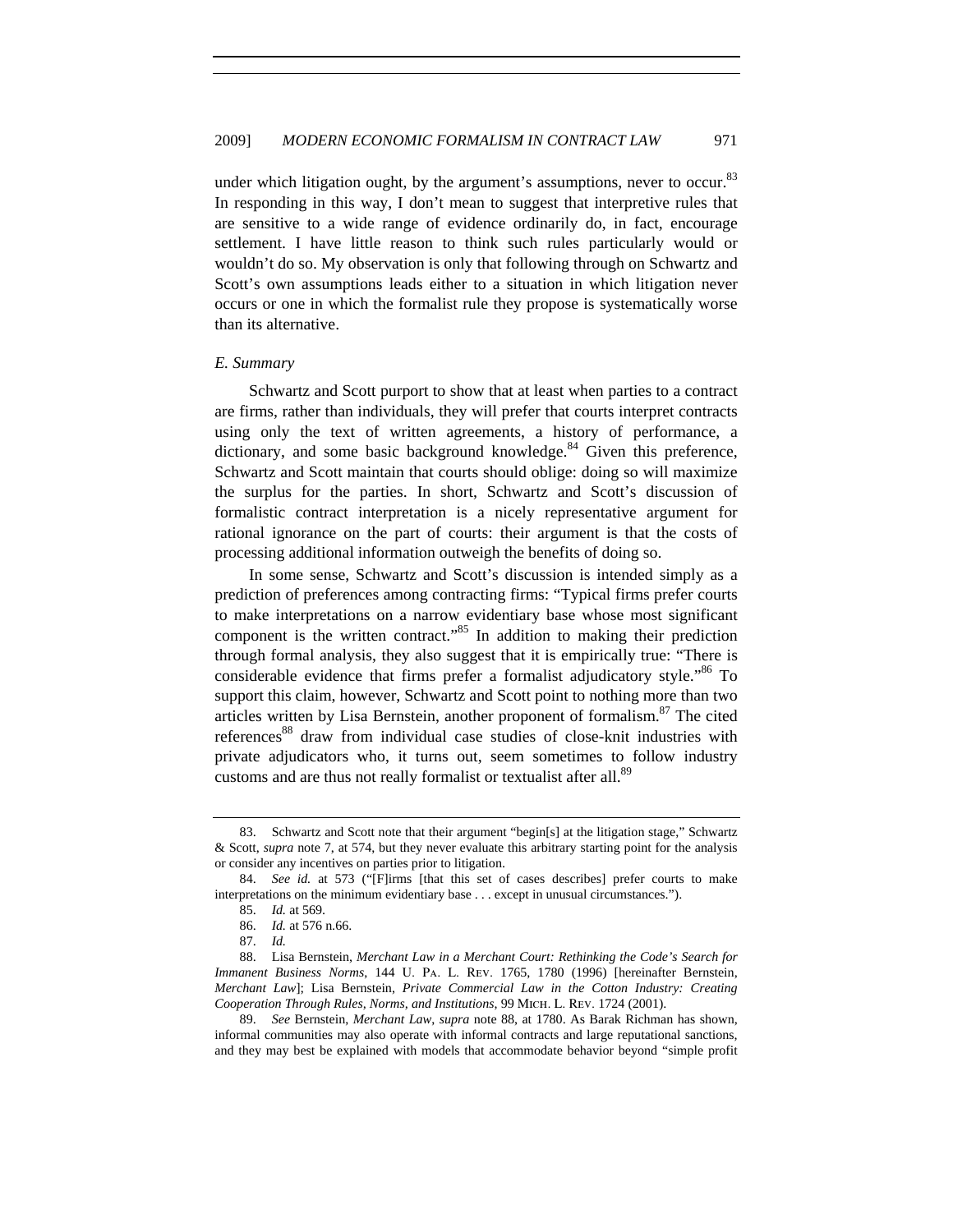Schwartz and Scott have thus done nothing more, it seems, than to choose an evidentiary base that corresponds to textual formalism and then to assert without justification that reliance on this base will produce the correct result on average. In form, a similar argument could be made that risk-neutral firms would prefer a coin flip to a court trial, or that they would prefer no remedy at all in the event of breach (if the likelihood of being a plaintiff is the same as the likelihood of being a defendant). But failing to allow lawsuits—like deciding questions with a coin flip—gives parties perverse incentives. If lawsuits are not permitted, then the instrumental benefits of contract law, which creates value by allowing parties to make credible commitments, is lost. If all interpretive disputes are decided by coin flips, then parties have incentives to raise disputes even when they have no merit. These problems suggest the futility of enforcing such things as sloppy contractual language even when there is no plausible chance a court can reconstruct the parties' agreement by relying on it alone.

To summarize this somewhat differently, suppose that the possible results of a case range, on a number line, between zero and one hundred. To assume that all results are equally likely, or even that fifty is the mean of the possible results, requires a specific assumption: that the arguments will be roughly in equipoise. If two contracting parties agreed that they would have just one dispute, on a particular issue where it was clear at the outset that the arguments were equally compelling, Schwartz and Scott's model might work. Instead, the contracting parties have little idea what particular disputes will arise, and they have no reason to imagine anything ex ante about the adjudicator's interpretive mean. Perhaps they imagine their written language is so good that it admits of little ambiguity, but this confidence is belied by the fact that the language had a specific purpose and failed to achieve that specific purpose.

#### **CONCLUSION**

Formalism's economic advantages are illusory. At least, they cannot easily be derived from simple formulas, or pronounced after considering only a lofty abstraction of cases. Modern economic formalism, as set forth so far, is essentially an argument for a rigid kind of rational ignorance and rational closed-mindedness gone wrong, and it fails to achieve even its welfarist goals.

Of course, in criticizing one leading formalist argument in detail, it is not my intent to establish that all arguments for formalism necessarily fail—and particularly not to demonstrate that they all fail for the same reasons. Schwartz and Scott's argument is essentially an attempt to demonstrate firms' preferences deductively, and my response is merely that the deduction does not work—and that purely formal deductions are unlikely to be helpful here. Some kinds of firms may well, in some situations, prefer formalist interpretive rules.

maximizations." Barak D. Richman, *How Community Institutions Create Economic Advantage: Jewish Diamond Merchants in New York*, 31 Law & Soc. Inquiry 383, 405–06 (2006).